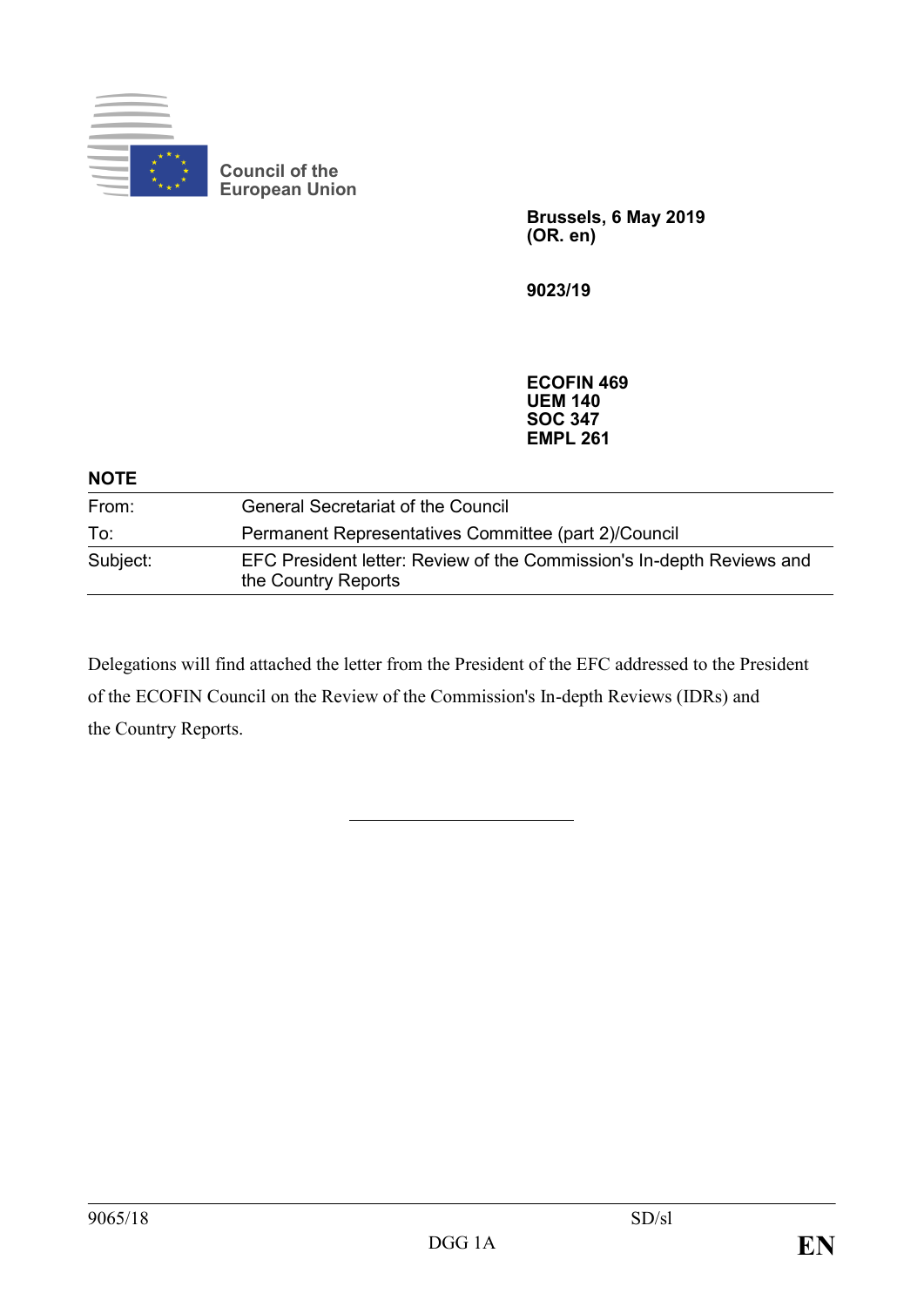

# **ECONOMIC AND FINANCIAL COMMITTEE**

THE PRESIDENT

Brussels, 6 May 2019 [Ares\(2019\)3008218](https://webgate.ec.testa.eu/Ares/document/show.do?documentId=080166e5c3d194a7×tamp=1557141255956)

Eugen Teodorovici President of the ECOFIN Council

# **Review of the Commission's In-depth Reviews and the Country Reports**

Dear Eugen,

I would like to report to you on our review work on the Commission's 28 Country Reports, following preparation by the EPC.

The Country Reports cover overall economic developments and particularly assess the progress made by each Member State in addressing the Country Specific Recommendations which the Council agreed last year. The reports also include the In-Depth Reviews for the 13 Member States identified as exhibiting macroeconomic imbalances. Drawing upon this analysis we have drafted a set of Council Conclusions, which cover the main messages from the Country Reports, the In-depth reviews, and regarding the implementation of the Country Specific Recommendations.

We generally concur with the Commission's findings. We welcomed the high quality and comprehensive analysis. The analysis in the In-Depth Reviews indicates that the correction of macroeconomic imbalances in the EU has been progressing, thanks to both GDP growth and Member States' policy efforts. Nevertheless, vulnerabilities remain, especially where linked to persisting stock imbalances. This reduces the room for absorbing future negative economic shocks. In all country cases, the Committees supported the Commission's categorisation of imbalances and the underlying analysis; however, in a few cases, further improvements in the communication of the reasons for changing or activating the imbalance categorisation would be welcome.

We also agreed in general with the Commission's assessment of the implementation of the Country-Specific Recommendations. The overall track record on implementation is not very strong and is not improving over time. It was widely recognised that a lot remains to be done. Investment is still recovering from the crisis years and productivity performance is lagging behind our main competitors. The more uncertain economic climate and mounting risks create more urgency to complete reforms.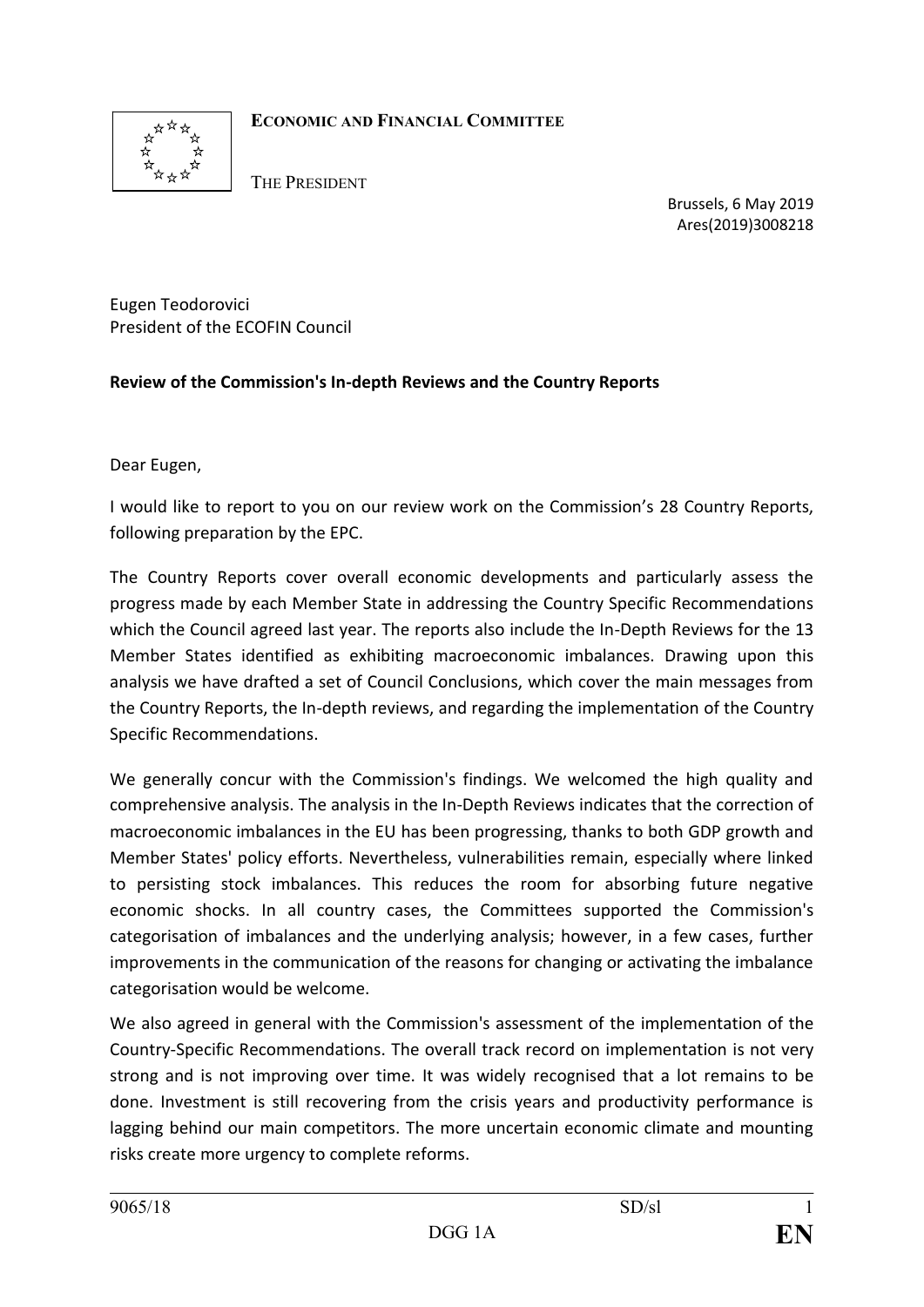Alongside the draft Council conclusions, which we submit for your approval, the 28 Country Fiches prepared by the EPC are annexed for your information. These cover an assessment of progress in tackling macroeconomic imbalances and in implementing the 2018 Country-Specific Recommendations.

To facilitate the discussion among Ministers, I would like to suggest some questions for debate:

*In the context of a more uncertain economic climate and mounting risks, what are the most pressing reform priorities? In particular, how best to tackle the challenge of low productivity and low potential growth in a context of deteriorating cyclical conditions? What role can the National Productivity Boards play in raising awareness of policy gaps and in shaping policy?* 

Yours sincerely,

my

Hans Vijlbrief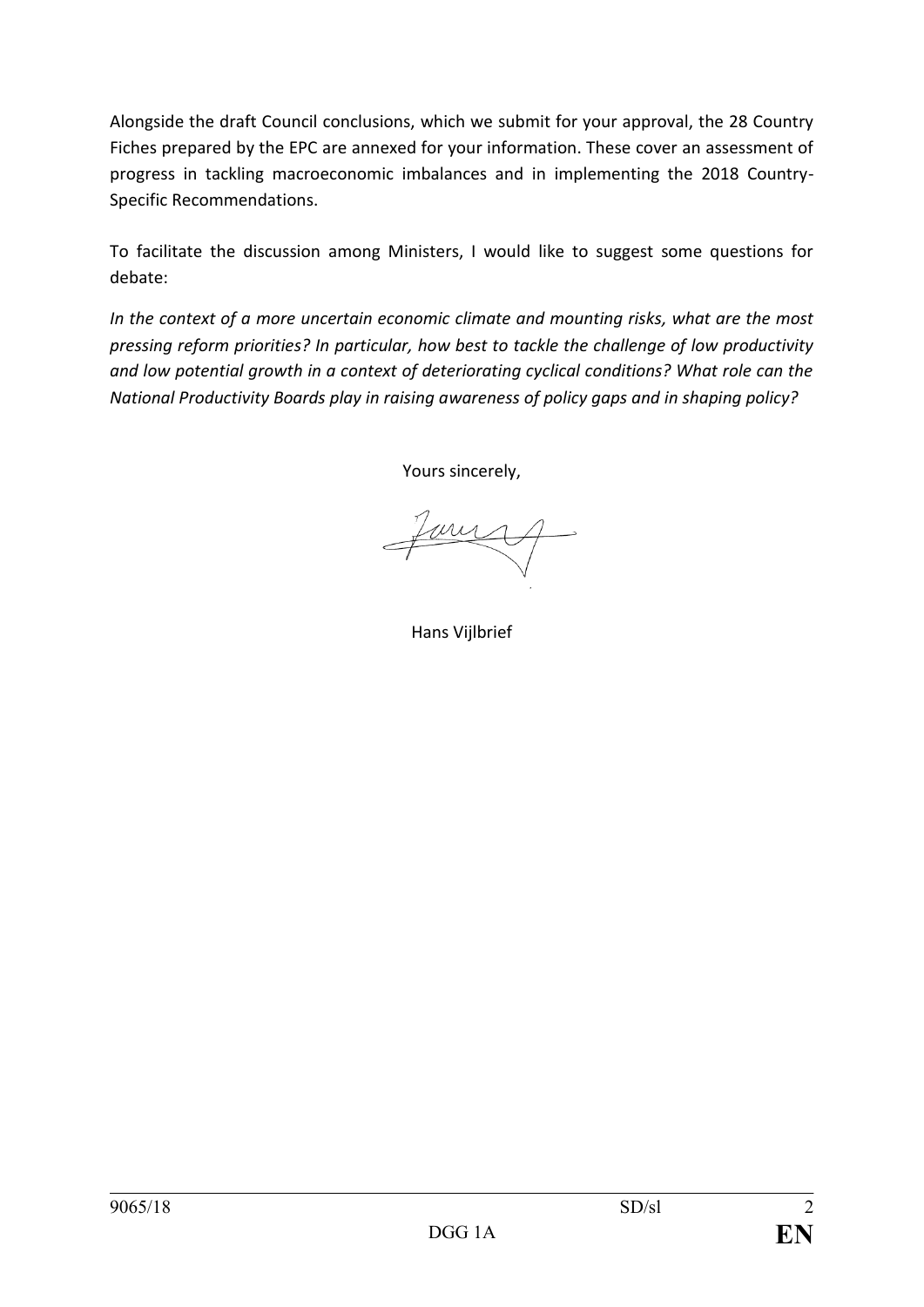Annex:

# **EPC Country Fiches from the Examination of the 2018 Country Reports and in-depth reviews:**

# **Countries found by the Commission to be exhibiting excessive imbalances:**

### **Croatia**

# **Summary of the EPC discussion on the Commission's country report and classification of imbalances from the In-depth Review**

On the basis of its discussion, the **EPC**:

*Agrees* with the Commission conclusion that the main challenges facing Croatia are vulnerabilities linked to high levels of public, private and external debt in a context of low potential growth.

*Agrees* that Croatia is (re-classfied as) exhibiting macroeconomic imbalances in the context of the MIP. While no member questioned the de-escalation as such, some called for a more transparent presentation of the reasons for the de-escalation. The high levels of public, private and external debt have narrowed over the past years. This was supported by robust nominal growth, above estimated potential, and a prudent fiscal policy. The negative net external position remains large, but has been improving due to continued current account surpluses. Private sector deleveraging is ongoing, though its pace is set to abate as credit growth and investment recover. The budget balance has been in surplus since 2017 and public debt has declined notably since its 2014 peak. The financial sector is well-capitalised and profitable while non-performing loans, although declining, remain elevated. The foreign currency exposure of corporations and households has reduced, but remains a vulnerability.

Policy action has been stepped up with the adoption of a pension reform and new legislation to improve the fiscal framework. Other relevant policy measures are in the pipeline and their thorough implementation remains crucial for strengthening the resilience of the economy.

*The EPC acknowledges* that the contribution of a stronger policy agenda in the context of supporting economic growth has contributed to a reduction in imbalances. But stocks remain elevated and potential growth prospects are still low. The intention of Croatia to join ERM II will require a closer look at the policy agenda.

To support the EPC discussion, LIME *broadly concurs* with the technical analysis in the IDR with regard to the gravity and evolution of challenges. The group assesses as appropriate the analytical tools used, notably on external and domestic debt and potential growth. Nonetheless, members signalled that further analysis could be carried out relative to the structural versus cyclical nature of the improvement in public finances as well as the impact of the pension reform on fiscal sustainability and labour supply. The importance of improving the reliability and completeness of statistics was acknowledged.

# *CSR Implementation*

Looking at the multi-annual assessment of the implementation of the CSRs since 2014, 19% of all the CSRs addressed to Croatia have recorded 'substantial progress' or 'full implementation; 32% 'some progress' and 49% 'limited' or 'no progress'.

*Agrees* with the Commission's overall assessment that **some progress** has been made in implementing the 2018 recommendations of EPC competence. Under CSR1 there has been **no**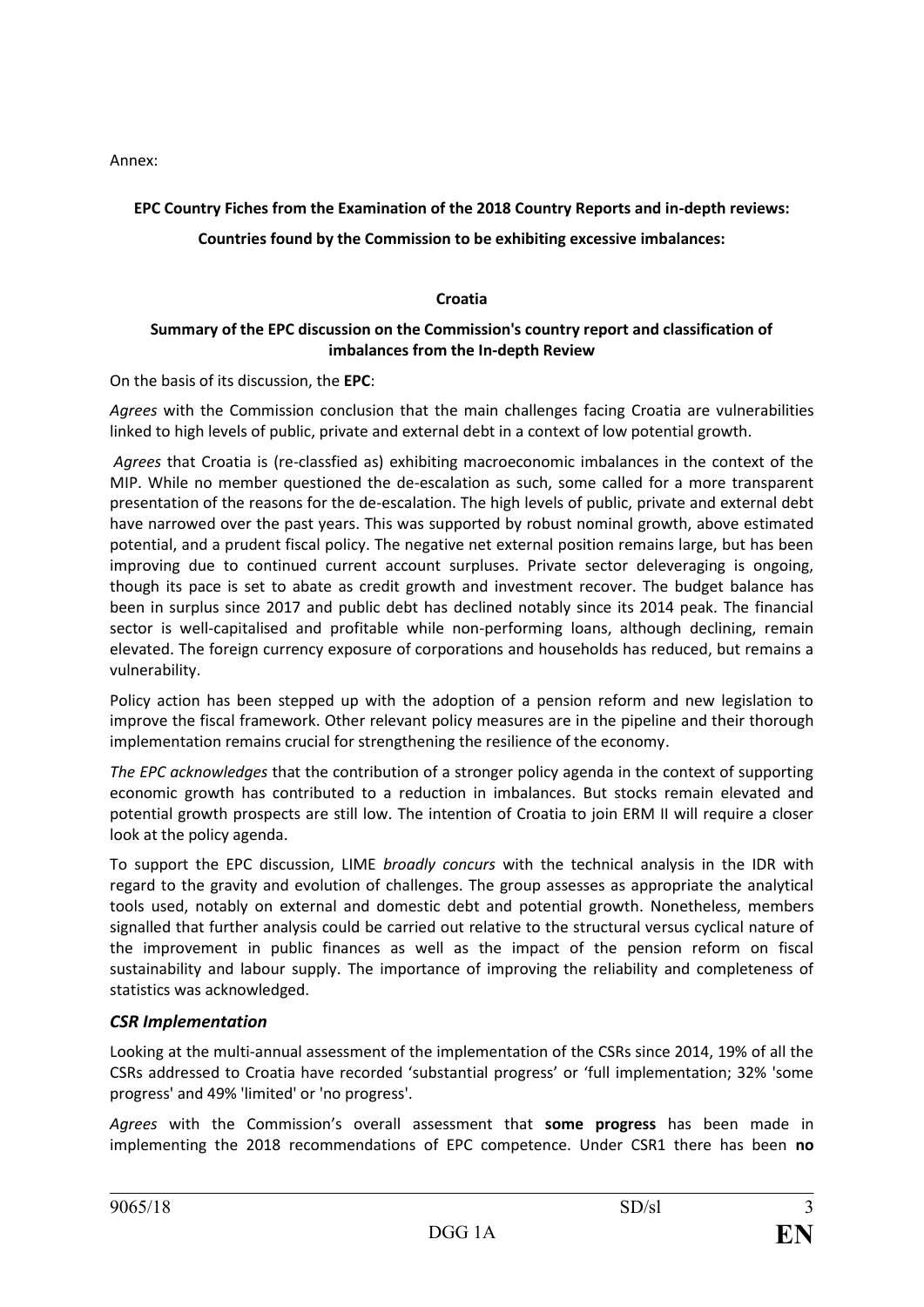**progress** in introducing a recurrent property tax. Under CSR2 **substantial progress** has been made to reform the pensions system, **some progress** to deliver the education and training reform, and **limited progress** to consolidate social benefits. Under CSR 3 **some progress** is seen with the public administration reform and **limited progress** in harmonising wage setting in the public sector. Under CSR 4 **limited progress** has been made to improve corporate governance and divestment in stateowned enterprises, **some progress** to reduce the burden on business, **limited progress** in enhancing competition in business services and regulated professions, and **some progress** in the judicial reform.

#### **CYPRUS**

–––––––––––––––––

# **Summary of the EPC discussion on the Commission's country report and classification of imbalances from the In-depth Review**

On the basis of its discussion, the EPC:

*Agrees* with the Commission conclusions that the main challenges facing **Cyprus** are, albeit declining, a very high share of non-performing loans burdening the financial sector, and a high stock of private, public, and external debt hanging on the economy, in a context of still relatively high, even though declining, unemployment and weak potential growth.

*Agrees* that Cyprus is exhibiting excessive macroeconomic imbalances in the context of the MIP. The current account deficit is significantly negative, even taking into account the presence of special purpose entities, reflecting strong domestic demand as well as the negative saving among households, and is not adequate to guarantee a sustainable adjustment of the large stock of net external liabilities. Deleveraging of private sector debt is ongoing. New lending to the private sector remains limited.

The transfer of a significant portfolio of non-performing loans from the Cyprus Cooperative Bank to a State-owned Asset Management Company in the context of the bank's sale and wind-down reduced significantly the share of non-performing loans in the banking system, along with measures undertaken by banks, such as the sale of loans, loan restructurings etc. However, non-performing loans remain high for both households and corporations, though a further significant decrease is anticipated with the implementation of the ESTIA support scheme. The government support in the sale of the Cyprus Cooperative Bank had a one-off increasing impact on public finances in 2018. Looking forward, the high public debt is expected to be on a declining path on the back of expected strong fiscal performance.

Compared to last year, the reform momentum has been stepped up especially on the front of measures to address the vulnerabilities from non-performing loans, but more progress is needed on structural reforms to increase the growth potential. *The EPC notes that* that the stock imbalances, which have accumulated over past years, remain sizeable and large vulnerabilities remain.

To support the EPC discussion, **LIME** *broadly concurs* with the technical analysis in the IDR with regard to the gravity and evolution of challenges. The group assesses as appropriate the analytical tools used, notably on external sustainability, public finances, private deleveraging, financial sector developments including NPLs, and potential growth, as well as on the more structural issues. Nonetheless, members signalled that further analysis could be carried out regarding the connection of special purpose entities to the domestic economy and how to take their presence into account in the reading of statistics while remaining prudent.

# *CSR Implementation*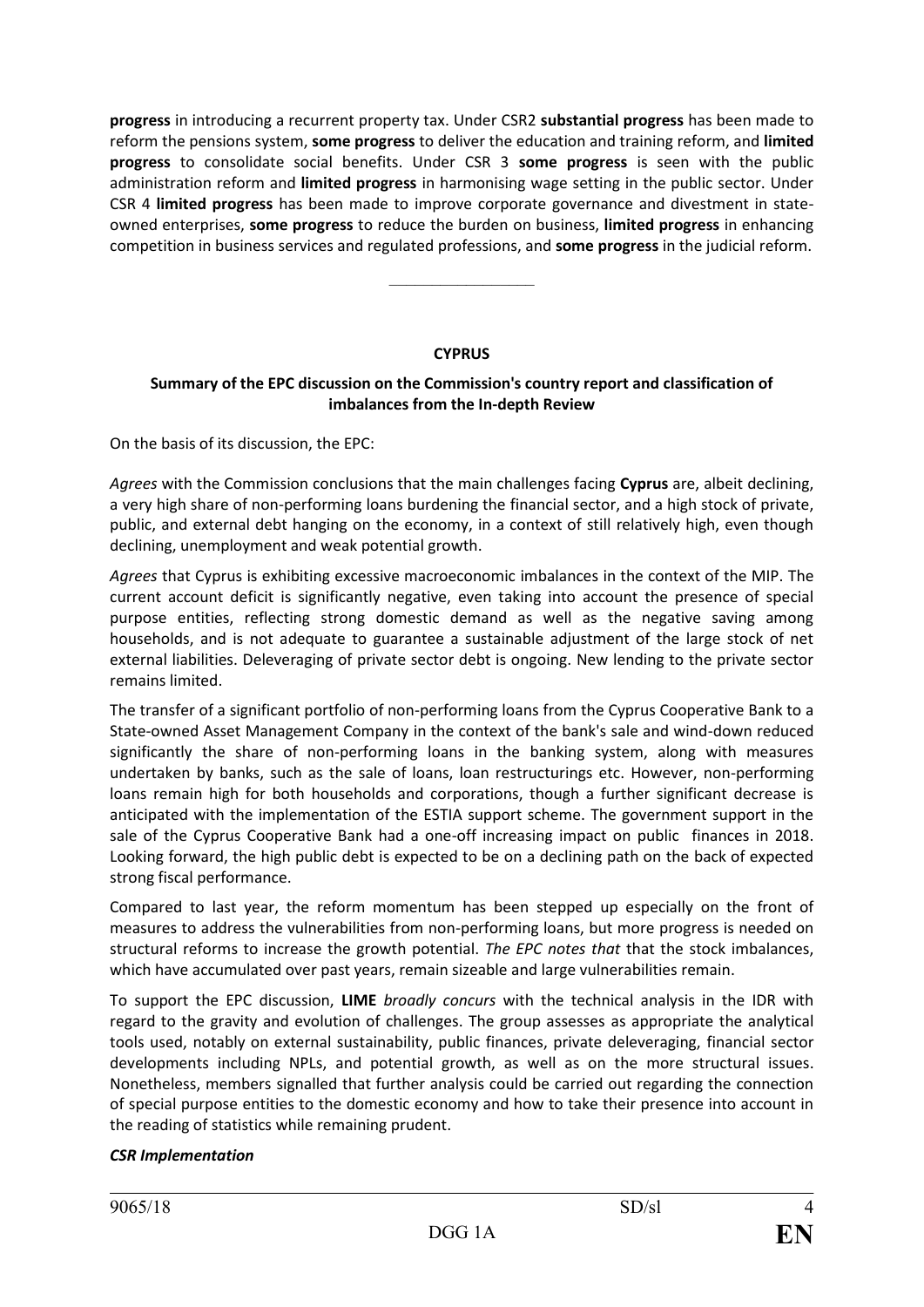Looking at the multi-annual assessment of the implementation of the CSRs since 2011, 23% of the CSRS addressed to Cyprus have seen substantial progress or full implementation; 40% have seen 'some progress', and 37%, of the CSRs recorded 'limited' or 'no progress'.

*Agrees* with the Commission overall assessment that **some progress** has been made in implementing the 2018 CSRs of EPC competence. Under CSR 1 **limited progress** has been made on improving the efficiency of the public sector. Under CSR 2 **limited progress** has been made on the revision of civil procedure rules, on increasing the specialisation of courts, and on ensuring reliable and swift systems for issuing and transferring of title deeds. Cyprus argues that some, rather than limited, progress has been made on the reform of the judicial system. However, **substantial progress** has been made on improving the operationalisation of the insolvency and foreclosure frameworks.

Under CSR 3 **substantial progress** has been made on the measures for a more effective enforcement of claims and facilitating the sale of loans but **no progress** has been made on the integration and strengthening of the supervision of insurance companies and pension funds.

,Under CSR 4 on the action plan for growth, which is gradually being implemented, **some progress** was recorded as regards the access to finance for SMEs, no progress has been made in the adoption of the new legislation for strategic investments and **limited progress** has been made with regards to the implementation of the privatisation plan. And under CSR 5 **some progress** has been made on the national health system, while **limited progress** has been made on a range of labour market reform challenges.

**Italy**

–––––––––––––––––

# **Summary of the EPC discussion on the Commission's country report and classification of imbalances from the In-depth Review**

On the basis of its discussion, the **EPC**:

*Agrees* with the Commission conclusion that the main challenges facing Italy are high government debt and protracted weak productivity dynamics implying risks with cross-border relevance, in a context of still high level of non-performing loans and high unemployment.

*Agrees* that Italy is exhibiting excessive macroeconomic imbalances in the context of the MIP and that, compared to last year, the prospects for the correction of imbalances have worsened. The government debt ratio is not expected to decline in the coming years, as the weak macroeconomic outlook and the government's current fiscal plans, though less expansionary than its initial plans for 2019, will entail a deterioration of the primary surplus. Cost competitiveness is stable, but weak productivity growth persists. This is rooted in long-standing issues with the functioning of labour, capital and product markets, compounded by weaknesses in the public administration and justice system, which drags down potential GDP growth. The stock of non-performing loans has continued to decline significantly, but maintaining the pace of reduction of non-performing loan could prove challenging given market conditions. Higher sovereign yields compared to the levels of early 2018 are affecting banks' funding costs and capital buffers weighing on lending to the rest of the economy and on GDP growth.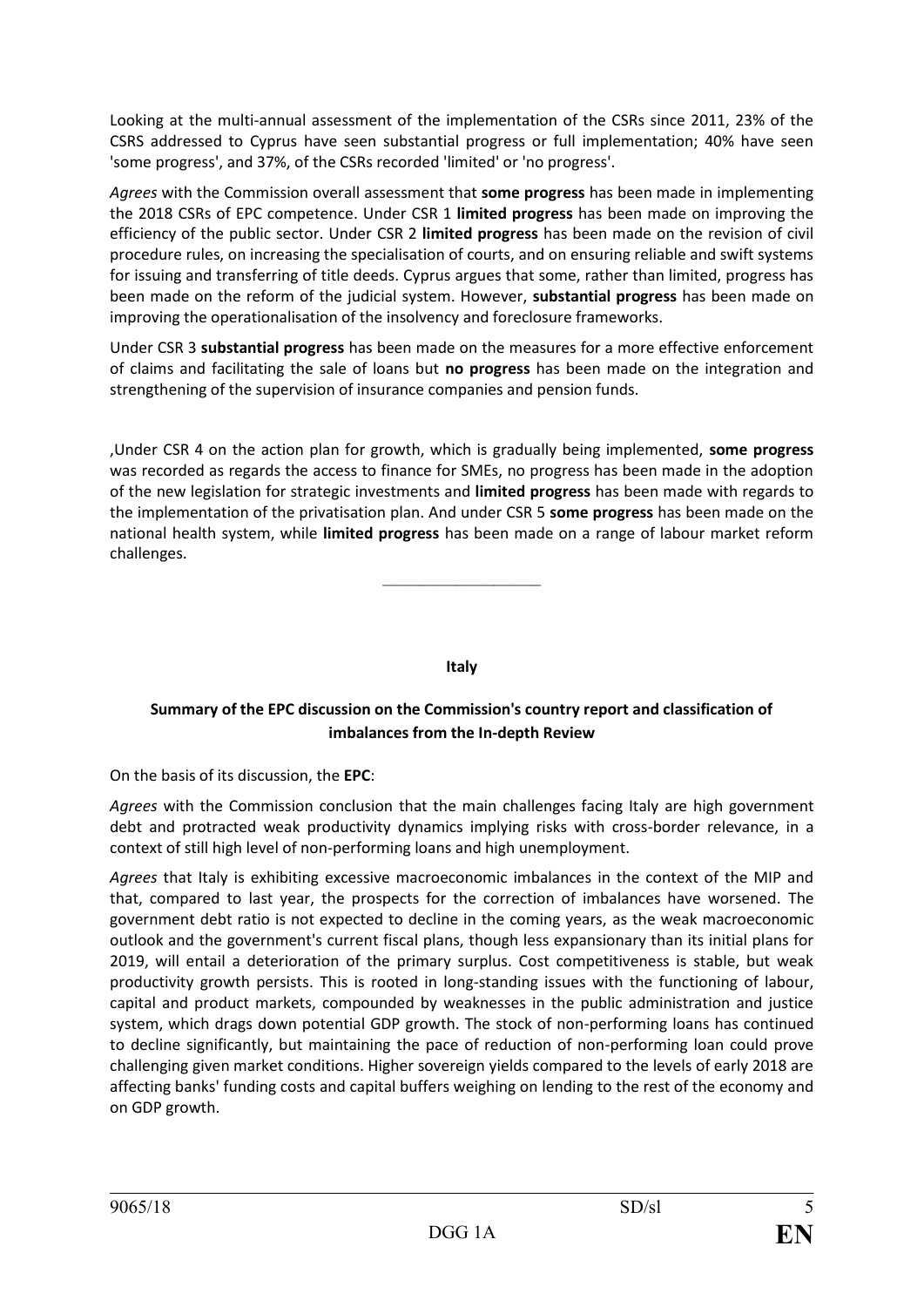Despite some progress in banks' balance sheet repair, insolvency reforms and active labour market policies, the EPC agrees with the Commission assessment that reform momentum broadly stalled in 2018. The 2019 budget includes policy measures that reverse elements of previous important reforms, in particular in the area of pensions, and does not include effective measures to increase potential growth.

*The EPC acknowledges* that Italian authorities have a more optimistic view on the present government's policy agenda than the Commission. EPC notes that progress was achieved notably in terms of a lower legacy stock of NPLs, but key challenges remain linked to low productivity prospects and a very high public debt, which is not yet on a stable downward trajectory in a context of weakening economic activity. This underscores the importance of the quality of upcoming reform commitments and implementation.

To support the EPC discussion, **LIME** *concurs* with the technical analysis and the main findings of the IDR with regard to the gravity and evolution of imbalances and considers the topics identified in the 2018 report appropriate. The group assesses as appropriate the analytical tools used and IDR focus on productivity growth, public indebtedness, external competitiveness, NPLs and the labour market. Nonetheless, members signalled that a deeper analysis might be warranted on the drivers behind low productivity, on the impact of recent reforms and reform plans, the cyclicality of TFP growth and on spillover analysis including inward spillovers to Italy.

#### *CSR Implementation*

Looking at the multi-annual assessment of the implementation of the CSRs since 2011, 26 % of all CSRs have seen either full implementation or substantial progress; 31% "some progress**",** and 43% limited or no progress.

*Agrees* with the Commission's overall assessment that **limited progress** has been made in implementing the 2018 recommendations of EPC competence. Under CSR 1 **limited progress** has been made to strengthen the use of electronic invoicing and payments, and **no progress** to reduce the share of old-age pensions in public spending. Under CSR 2 there has been **no progress** in reducing trial lengths and in addressing restrictions to competition, **limited progress** in ensuring the enforcement of the new framework for publically owned enterprises, and **some progress** in stepping up the fight against corruption. Under CSR 3 **some progress** has been made to address NPLs and bank restructuring, an**d limited progress** in improving market based access to finance. Under CSR 4 **some progress** has been made to implement ALMP reform, but **limited progress** in encouraging the labour market participation of women, or to better target investment and increase participation in vocational training.

–––––––––––––––––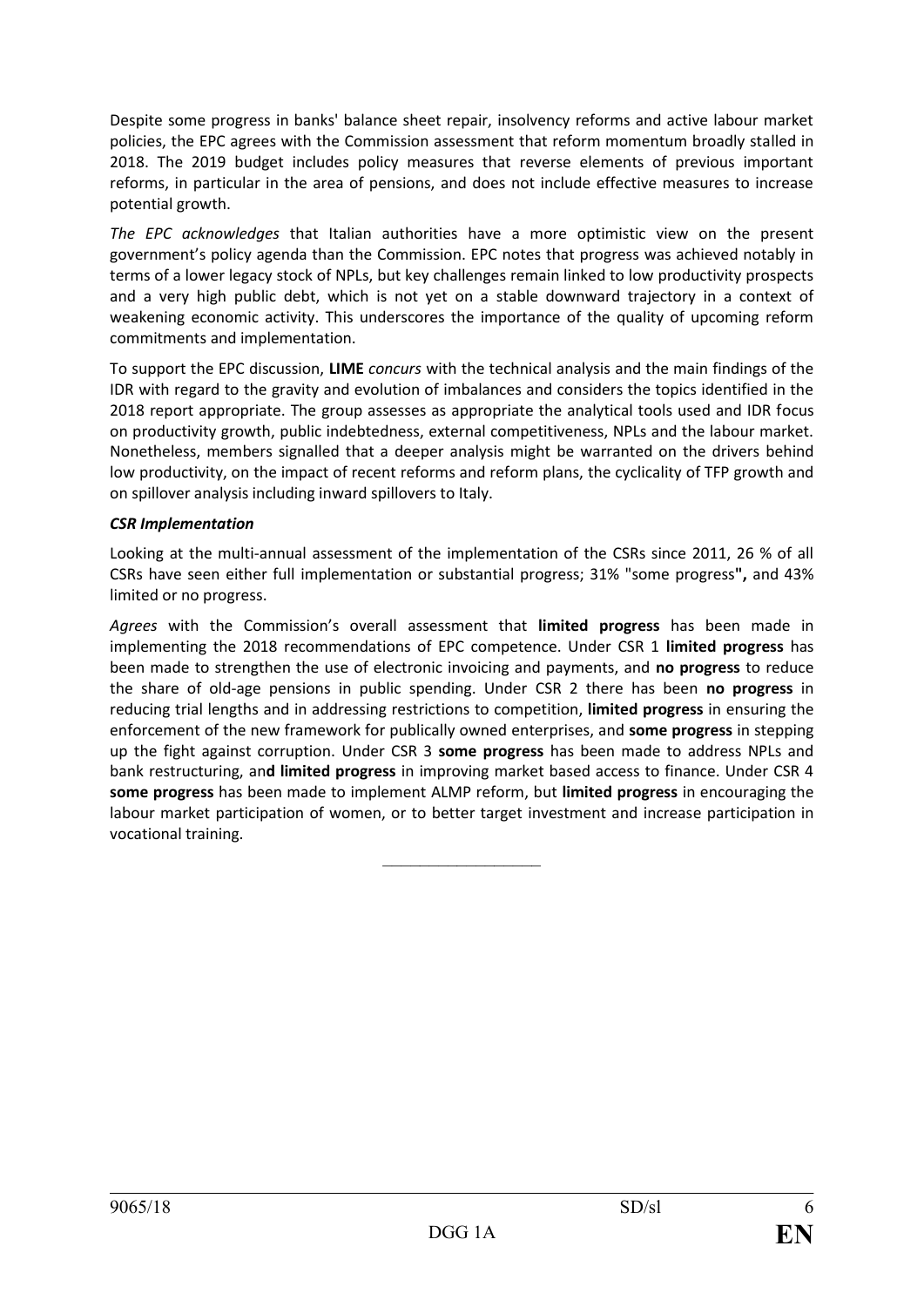**Countries found by the Commission to be exhibiting imbalances:**

# **Bulgaria**

# **Summary of the EPC discussion on the Commission's country report and classification of imbalances from the In-depth Review**

On the basis of its discussion, the **EPC**:

*Agrees* with the Commission conclusions that the main challenges facing **Bulgaria** are vulnerabilities in the financial sector coupled with high indebtedness and non-performing loans in the corporate sector.

*Agrees* that Bulgaria is exhibiting macroeconomic imbalances in the context of the MIP. Steps have been taken to strengthen the stability of the financial sector. Banks and other financial corporations have made further progress in implementing the recommendations addressed after the asset quality and balance sheet reviews and supervision has been strengthened. However, fragilities linked to weak governance, asset quality and supervision remain, while new challenges are emerging in the insurance sector. The robust growth has supported continuous private deleveraging and further decreases in non-performing loan ratios, but stocks of non-performing loans in the corporate sector are still elevated.

While there is progress in addressing sources of imbalances, the full implementation and monitoring of recent reforms to supervision and governance in the bank and non-bank financial sectors will be crucial. More action is also needed to reduce the stock of non-performing loans and to complete the reform of the insolvency framework. The intention of Bulgaria to join ERM II will require a continued close look at the policy agenda as challenges remain. The Bulgarian authorities and the Commission have somewhat differing views on the adequacy of the measures taken to meet the challenges in the insurance sector with Commission calling for a more profound and systemic solution. The issue might be brought up by Bulgaria at the bilateral discussions ahead of the NRP.

To support the EPC discussion, **LIME** *broadly concurs* with the technical analysis in the IDR with regard to the gravity and evolution of challenges. The group assesses as appropriate the analytical tools used, notably in the area of financial sector developments, corporate indebtedness, deleveraging, and on labour market adjustment. No major analytical gaps were identified.

# *CSR Implementation*

Looking at the multi-annual assessment of the implementation of the CSRs since 2011, 57 % of all the CSRs addressed to Bulgaria have seen 'some progress' in their implementation. On 18%, Bulgaria made 'substantial progress' or fully implemented them. 25 % of the CSRs recorded 'limited progress'.

*Agrees* with the Commission assessment that **some progress** has been made under CSR1 overall, in terms of improving tax collection, and stepping-up enforcement measures to reduce the extent of the informal economy, and to upgrade the State owned enterprise corporate governance framework. **Some progress** has been made under CSR2 overall, in terms of strengthening the financial sector, with limited progress in completing the reform of the insolvency framework and promoting a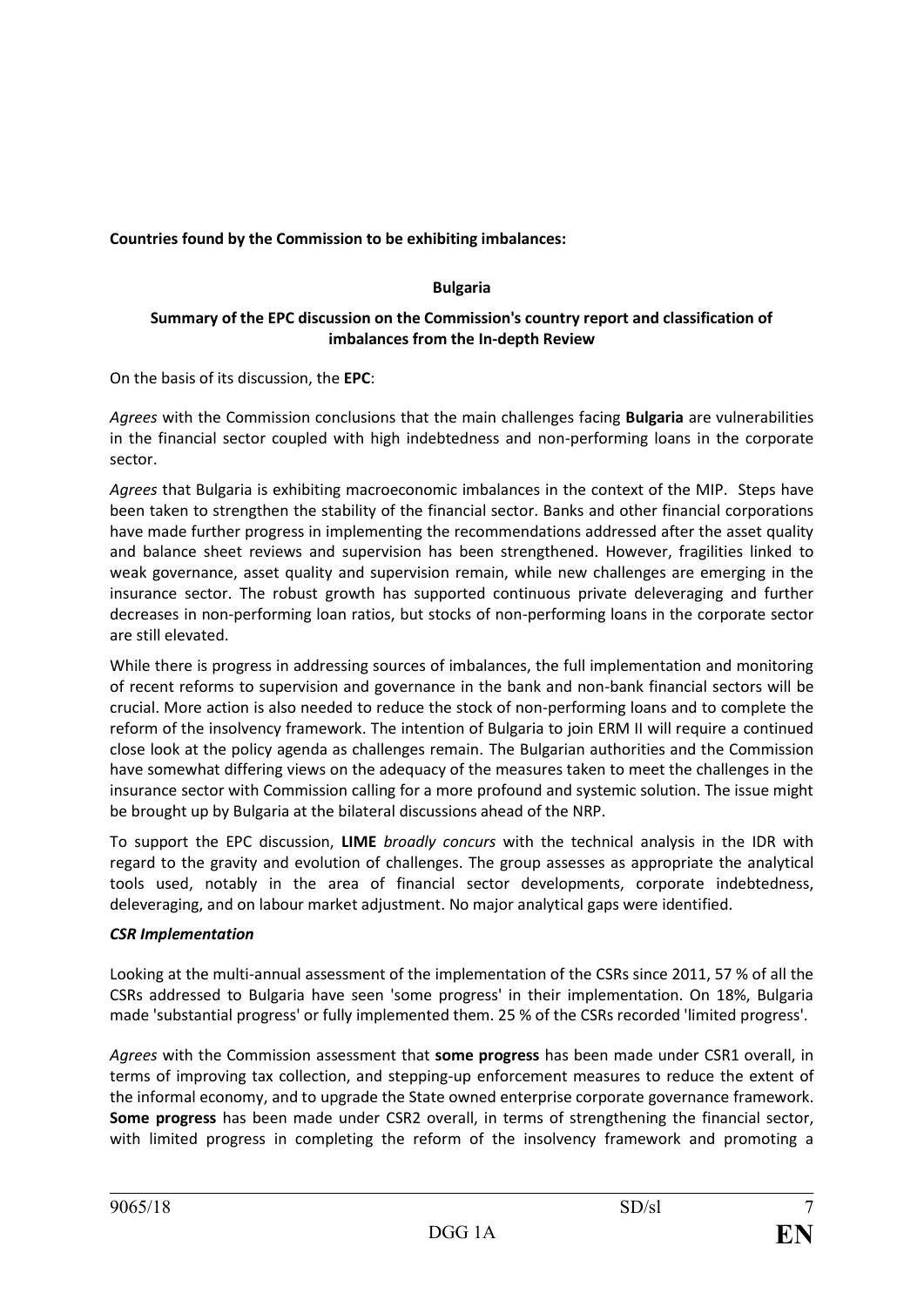functioning secondary market for non-performing loans. **Limited progress** has been made overall under the labour market and social inclusion CSR 3.

–––––––––––––––––

**Germany**

# **Summary of the EPC discussion on the Commission's country report and classification of imbalances from the In-depth Review**

On the basis of its discussion, the EPC:

*Agrees* with the Commission conclusions that the main macroeconomic imbalance in Germany is the persistently high but slowly declining current account surplus, reflecting a subdued level of investment relative to saving in both the private and the public sector, which has cross-border relevance. This is in spite of an increasing need for investment and innovation to make the German economy more resilient and to ensure a sustainable and inclusive growth model.

*Agrees* that Germany is exhibiting macroeconomic imbalances in the context of the MIP. The surplus slightly narrowed in 2018 in the context of a pick-up in domestic demand and is expected to continue to decline gradually in the coming years while remaining at a historically high level. The surplus is mainly with non-EU countries.

*The EPC acknowledges* that the current account surplus has gradually adjusted (but remains well above the MIP threshold), private and public investment have increased noticeably and there is a shift towards more domestic demand-driven growth. Yet investment and consumption remain muted as a share of GDP despite the favourable financing conditions, the persistent infrastructure and education investment needs, especially at municipal level and the available fiscal space. While a number of measures have been taken to strengthen private and public investment, more efforts are needed to clear the large investment gap particularly as regards public investment in infrastructure and education.

To support the EPC discussion, **LIME** *concurs* with the technical analysis and the main findings of the IDR with regard to the gravity and evolution of imbalances and considers the topics identified in the 2019 report appropriate. The group assesses as appropriate the analytical tools used, notably the analysis of the current account surplus and the relationship between savings and investment. Some members signalled possible areas where more analysis would be helpful, such as the developments and impact of housing, the situation of the banking sector at regional level, a sectorial decomposition of the current account surplus and the role of public wages in guiding private wages. Members also signalled that risks may develop due to external shocks and developments including increasing protectionism.

#### *CSR Implementation*

Looking at the multi-annual assessment of the implementation of the CSRs since 2011, 16% of all CSRs addressed to Germany have seen 'substantial progress' or 'full implementation', On 35%, Germany made 'some progress' and on 49% 'limited progress' or 'no progress'.

*Agrees* with the Commission's overall assessment that Germany has made **limited progress** in addressing the 2018 CSRs of EPC competence, noting that further progress has been made since the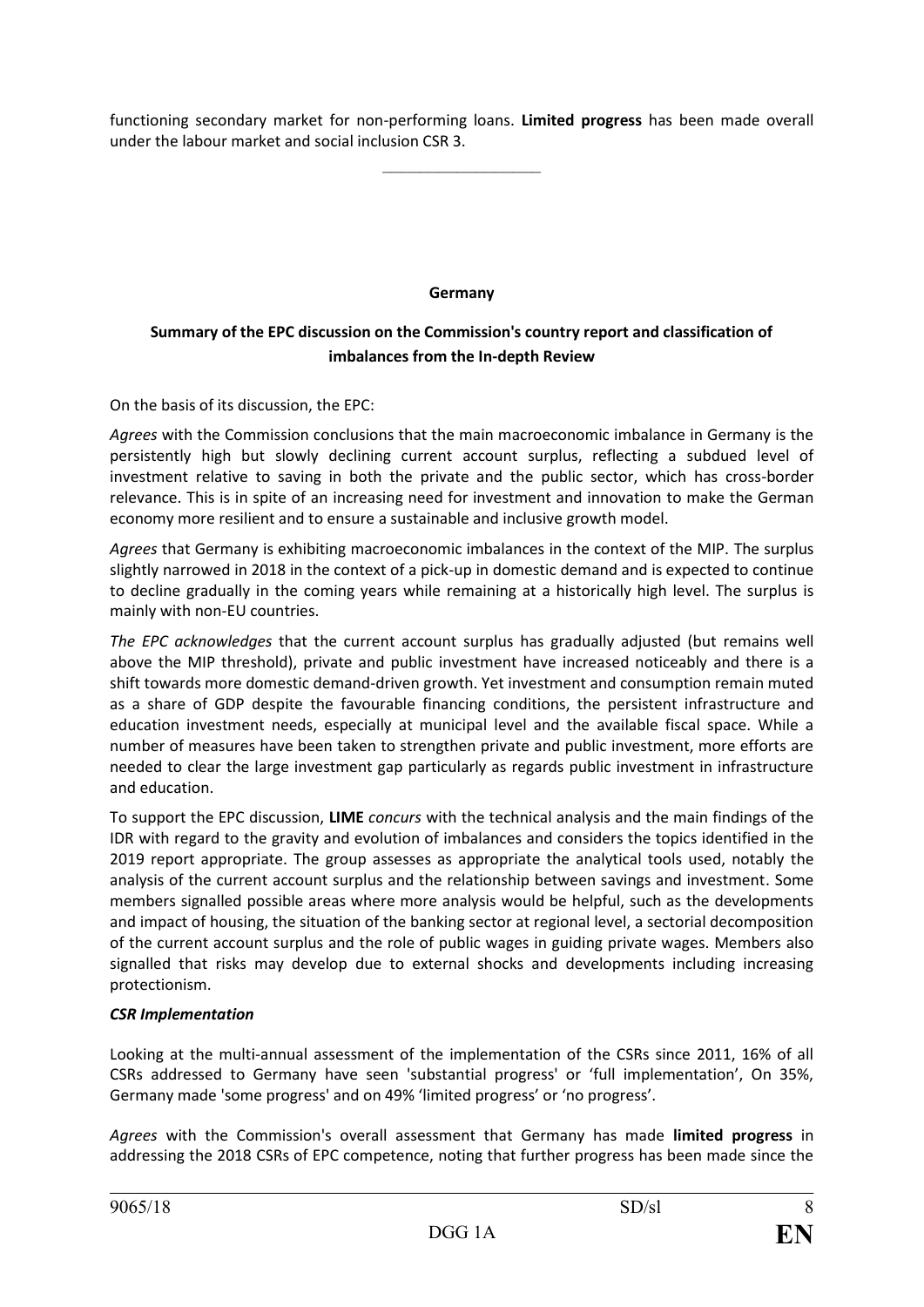publication of the country report. Under CSR1 **limited progress** has been made overall, and some progress in achieving a sustained upward trend in public and private investment. Germany felt that some progress had been made in implementing CSR1. Germany has made **some progress** in addressing CSR2 and in particular in reducing disincentives to work more hours, reducing the high tax wedge for low-wage earners and in creating conditions to promote higher wage growth.

#### **GREECE**

–––––––––––––––––

#### **Summary of the EPC discussion on the Commission's country report and classification of imbalances from the In-depth Review**

On the basis of its discussion, the **EPC**:

*Agrees* with the Commission conclusions that the main challenges facing Greece are vulnerabilities linked to high government indebtedness, the negative external position, the high share of nonperforming loans, incomplete external rebalancing, in a context of high although declining unemployment and low potential growth..

*Agrees* that Greece is exhibiting excessive macroeconomic imbalances in the context of the MIP. Greece managed to successfully exit the European Stability Mechanism support programme in August 2018 after making substantial improvements in recent years. Nonetheless, large stock imbalances remain, including a deeply negative net international investment position that is still deteriorating amid moderate nominal GDP growth and a current account balance that remains negative.

There have been considerable improvements in cost competitiveness in past years which stalled recently in light of subdued productivity growth. While the level of public debt remains high, it is mostly held by the official-sector creditors and financing needs will be relatively low for at least a decade. The pace of debt reduction crucially depends on the continued achievement of the agreed fiscal targets and implementation of reforms to generate a sustainable increase in the growth potential. The financial sector is vulnerable due to a very large stock of non-performing loans and a low profitability, hampering credit growth and the recovery of investment. Private debt is decreasing while active deleveraging is still ongoing.

*The EPC Acknowledges* that wide-ranging measures were taken during the financial assistance programmes to address many of the structural weaknesses of the Greek economy. On top of consolidating earlier reforms and adjustment efforts, the authorities have committed to ensure continuity and completion of reforms, which are monitored in the framework of enhanced surveillance. Greece has achieved significant improvements in recent years, particularly in cost competitiveness, and wide-ranging measures to address many of the structural weaknesses of the Greek economy. Notes however the persistence of large stock imbalances, low growth potential, and financial sector vulnerabilities notably linked to a strong incidence of NPLs.

To support the EPC discussion, **LIME** *broadly concurs* with the technical analysis in the IDR with regard to the gravity and evolution of challenges. The group assesses as appropriate the analytical tools used, notably on external and public debt, the banking sector and NPLs, potential growth, and labour market developments. Nonetheless, members signalled that further analysis could be carried out regarding the impact of the recent minimum wage increase, competitiveness and potential growth drivers, and the role of tourism sector in the Greek recovery.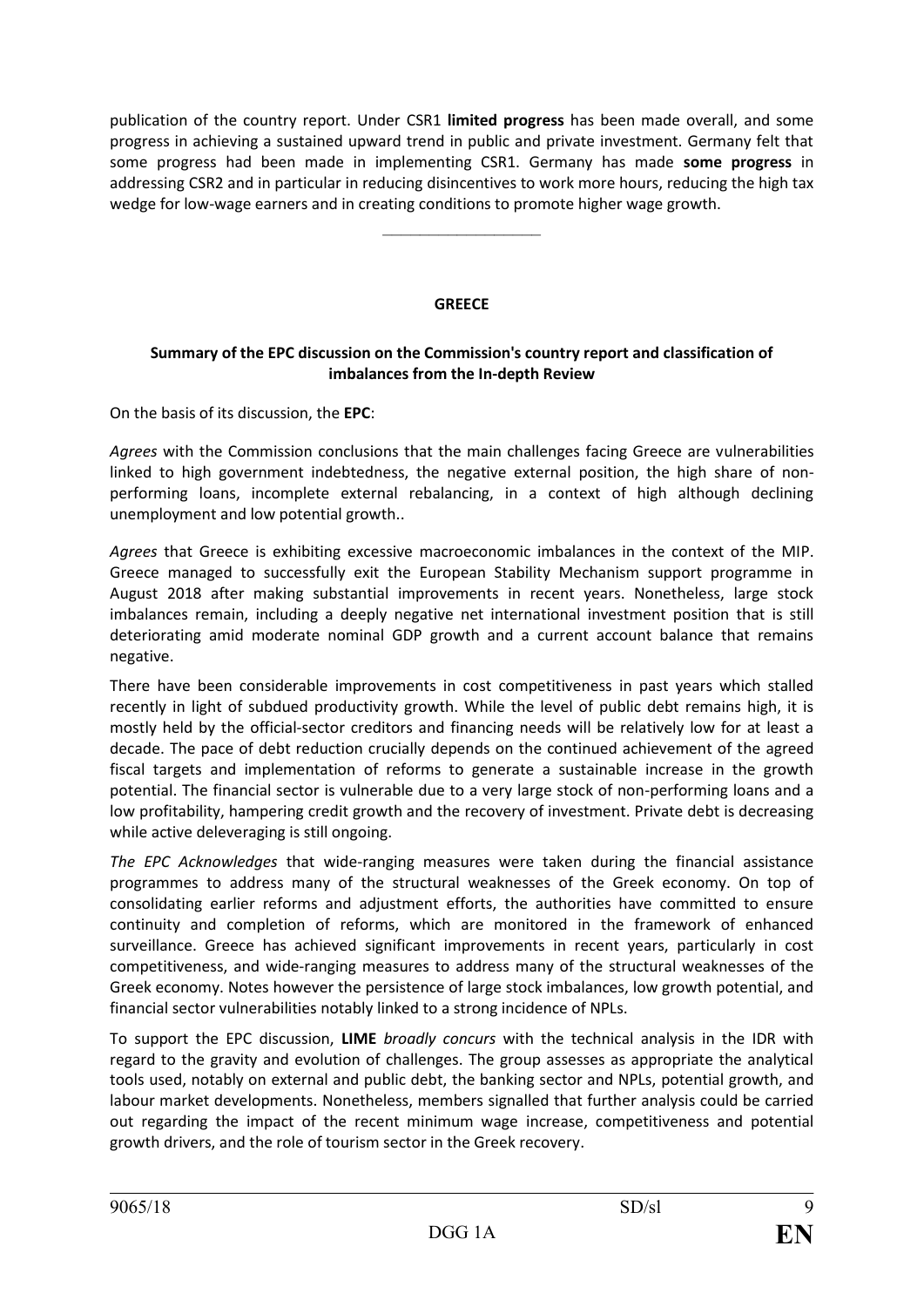# **SPAIN**

–––––––––––––––––

# **Summary of the EPC discussion on the Commission's country report and classification of imbalances from the In-depth Review**

On the basis of its discussion, the **EPC**:

*Agrees* with the Commission conclusions that the main challenges facing Spain are that although economic growth remains robust, large stocks of external and internal debt, both public and private, continue to constitute vulnerabilities in a context of still high unemployment and have cross-border relevance.

*Agrees* that Spain is exhibiting macroeconomic imbalances in the context of the MIP. The rebalancing in the external sector has continued even if the current account surplus weakened in 2018, reflecting factors linked to the global environment. Sustained current account surpluses over an extended period of time will be needed to bring net external liabilities down to prudent levels. Debt reduction for the private sector also progressed, on the back of robust nominal growth. The NPL ratio has decreased further. Public debt has decreased slightly, with narrowing deficits forecast to support its further gradual reduction. Still, further efforts will be needed to bring public finances onto a more sustainable path. Unemployment has continued its rapid decline, but remains high.

Implementation of policy action to raise potential growth has been slow. Challenges remain, in particular concerning research and innovation, business regulation, notably for services, and in labour market segmentation, though with some progress in this area.

*Acknowledges* that the correction of imbalances has continued but that vulnerabilities remain as regards stock imbalances. Notes the recovering credit developments for households and that the absence still of an agreed budget for 2019 and the upcoming elections may require a reassessment of fiscal risks. It also notes the stubbornly high unemployment rates, especially for young and low skilled people.

To support the EPC discussion, **LIME** *broadly concurs* with the technical analysis in the IDR with regard to the gravity and evolution of challenges. The group assesses as appropriate the analytical tools used, notably on the net international investment position, private and public debt and labour market developments. Nonetheless, members suggested that more analyses could be useful as regards the impact of the resuming household credit growth, the composition of debt of nonfinancial corporations, the impact of the minimum wage increase and regional developments on the housing market.

#### *CSR Implementation*

Looking at the multi-annual assessment of the implementation of the CSRs since 2011, 34% of all the CSRs addressed to Spain have seen 'substantial progress' or full implementation. On 40%, Spain made 'some progress' and in 26% of the CSRs 'limited' or 'no progress'.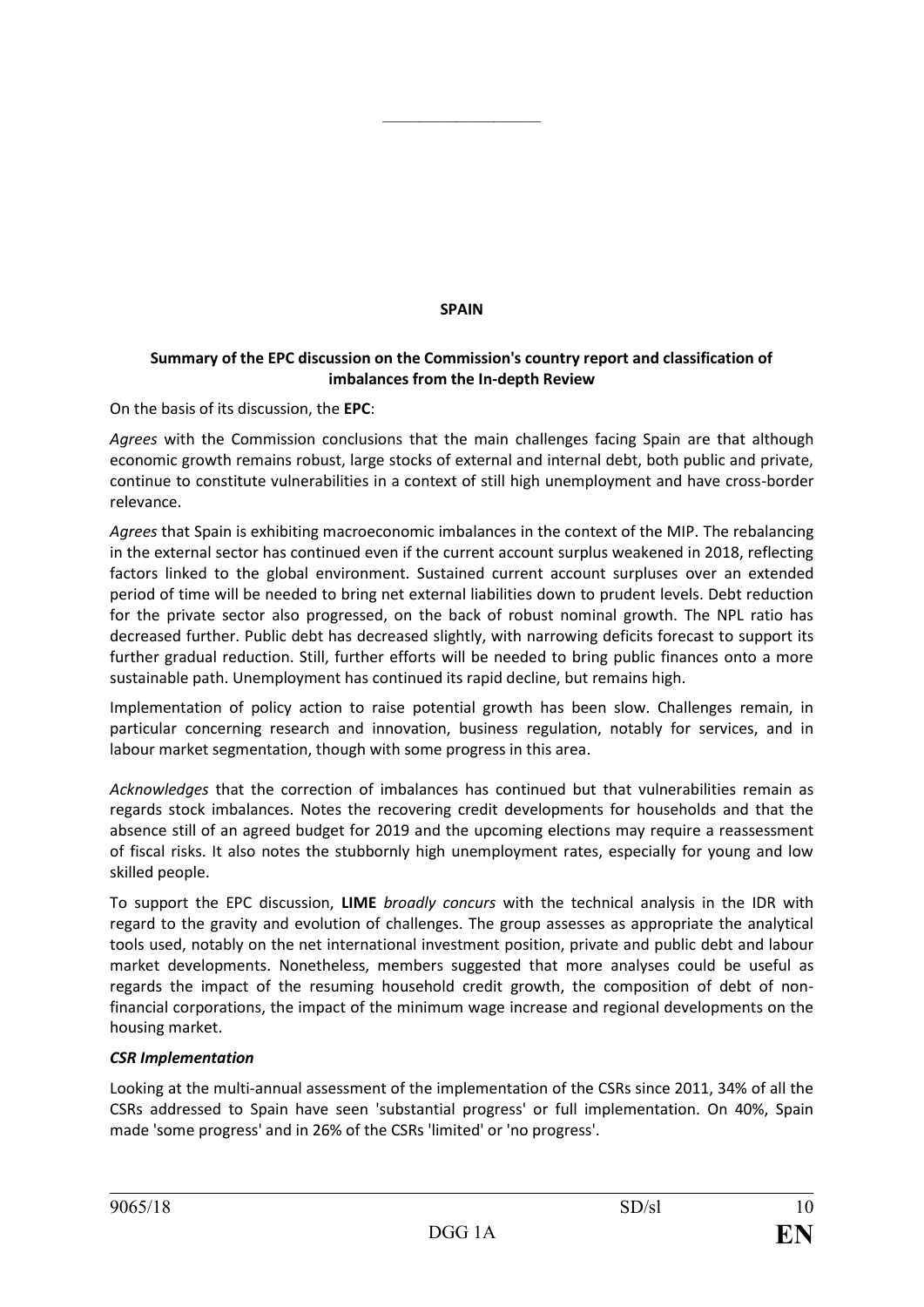*Agrees* with the Commission overall assessment that **limited progress** has been made in implementing the 2018 CSRs of EPC competence. Under CSR 1 **limited progress** has been made in strengthening the public procurement framework. Under CSR 2 overall **limited progress** has been made across a range of labour market reforms, with **some progress** in fostering transition towards open-ended contracts. Under CSR 3 **limited progress** has been made on enhancing the evaluation culture for innovation, on increasing the level of public investments in research and innovation and on implementing the law on market unity.

# **FRANCE**

–––––––––––––––––

# **Summary of the EPC discussion on the Commission's country report and classification of imbalances from the In-depth Review**

On the basis of its discussion, the EPC:

*Agrees* with the Commission conclusion that the main challenges facing France stem from high public debt and weak competitiveness dynamics in a context of low productivity growth, which carry crossborder relevance.

*Agrees* that France is experiencing macroeconomic imbalances. Government debt was broadly stable in 2018, although at an elevated level. It is forecast to recede only marginally. The high level of public debt reduces the fiscal space available to respond to future shocks and weighs on growth prospects. Unit labour cost increases continue to be moderate in a context of low productivity growth. Some elements of the business environment still weigh on non-cost competitiveness.

Reforms have been taken in recent years, with progress on several fronts including labour markets, taxation and business environment. However, the effects of these reforms still have to fully materialise while further action is warranted in other fields, such as the reform of the unemployment benefit system, the reform of the pension system, and the spending review to ensure the sustainability of public finances and to enhance the growth potential. The economy would further benefit from simplifying the tax system, improving the performance of the innovation system and access to the labour market for jobseekers as well as increasing competition in services. The French authorities reassurance regarding the determination of the present government to implement its reform agenda amidst the social unrest was noted and welcomed. Successful execution of reforms poses a major communication challenge to win public support.

To support the EPC discussion, LIME *broadly concurs* with the technical analysis in the IDR with regard to the gravity and evolution of challenges. The group assesses as appropriate the analytical tools used, notably on competitiveness, unit labour costs, and public indebtedness. Nonetheless members signalled some areas where more analysis would be welcome such as the interplay between public and private debt and why this represents a vulnerability for France, labour productivity in market service sectors, competitiveness developments (including non-cost competitiveness), the links between current account developments and NIIP as well as the link between foreign direct investments and current account, reform fatigue, and trajectories for stock imbalances.

# *CSR Implementation*

Looking at the multi-annual assessment of the implementation of the CSRs since 2011, 14% of all the CSRs addressed to France have recorded 'substantial progress', 55% 'some progress', 31% 'limited' or 'no progress'.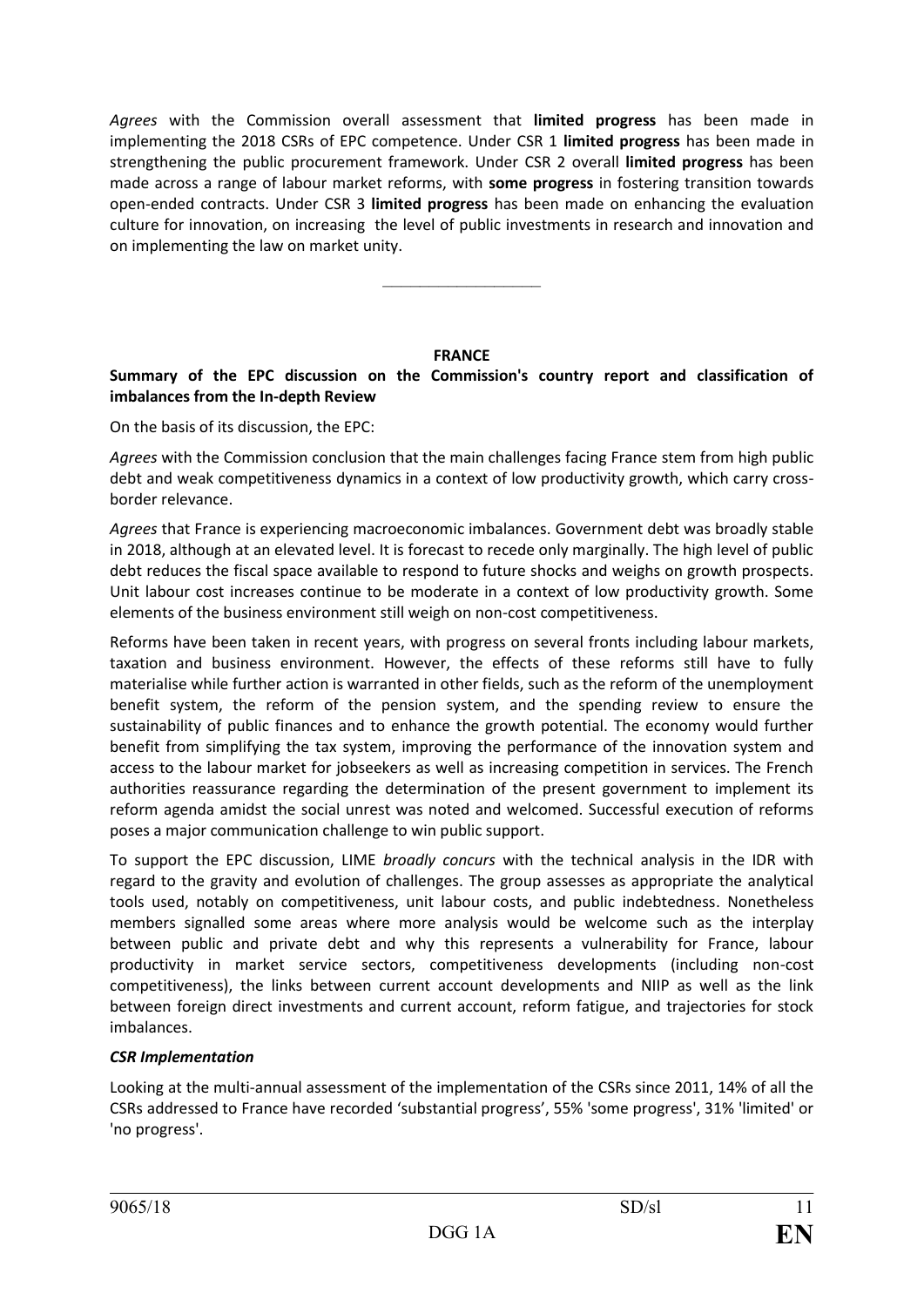*Agrees* with the Commission overall assessment that **some progress** has been made in implementing the 2018 country-specific recommendations of EPC competence. Under CSR1 **limited progress** has been made in reforming the pension regime. Under the range of labour market reforms in CSR 2 **some progress** has been made overall. Taking into account reforms adopted also in 2016 and 2017, France was of the view that more progress has been made in the labour market domain than is reflected in the Commission assessment of the 2018 CSR 2 over the period covered by the 2019 Country Report. Under CSR3 on the business environment **some progress** has been made to simplify the tax system and to reduce the regulatory and administrative burden for increasing competition in the service sector and fostering firms' growth. There has been **limited progress** to improve the performance of the innovation system.

#### **Ireland**

–––––––––––––––––

#### **Summary of the EPC discussion on the Commission's country report and classification of imbalances from the In-depth Review**

On the basis of its discussion, the **EPC**:

*Agrees* with the Commission conclusion that the main challenges facing Ireland are large stocks of private and public debt and net external liabilities that constitute vulnerabilities. However, stock imbalances are under substantial correction.

*Agrees* that Ireland is exhibiting macroeconomic imbalances in the context of the MIP. The activities of multinational firms with little connection to the domestic economy heavily influence net foreign liabilities which are falling on the back of large current account surpluses. The stock of private debt remains high but economic growth continues to support private deleveraging. The activities of multinational enterprises continue to influence corporate debt. Household debt appears broadly in line with fundamentals although it is high compared with disposable income. Government debt is projected to remain on a downward trajectory, while the deficit is moving closer to a balanced position. House prices have been growing at a rapid pace for a number of years but have slowed down recently. House prices are largely driven by supply constraints and there is no clear evidence of overvaluation. The stock of non-performing loans, although still high, has decreased further even if long-term arrears are falling at a slower pace.

Policy action addressing these vulnerabilities has been taken, notably in the field of housing supply and macroprudential policy, but some measures will take time to generate the expected effects.

*Acknowledges* that the correction of imbalances has continued but vulnerabilities remain as regards stock imbalances. Notes that downsize risks related to the growth outlook remain, and that it will be important to address expected increases in age-related expenditures.

To support the EPC discussion, LIME *concurs* with the technical analysis and the main findings of the IDR with regard to the gravity and evolution of imbalances and considers the topics identified in the 2018 report appropriate. The group assesses as appropriate the analytical tools used, notably in the areas of the financial sector (NPLs), public debt, external sustainability and the housing market. The efforts to take into account the role of MNEs in reading developments are appreciated. Further analysis could be carried out on the transmission channels of house price increases to the economy. Members also signalled the relevance for Ireland of the Brexit process while recognising that the country reports do not assess risks from this source across the board.

#### *CSR Implementation*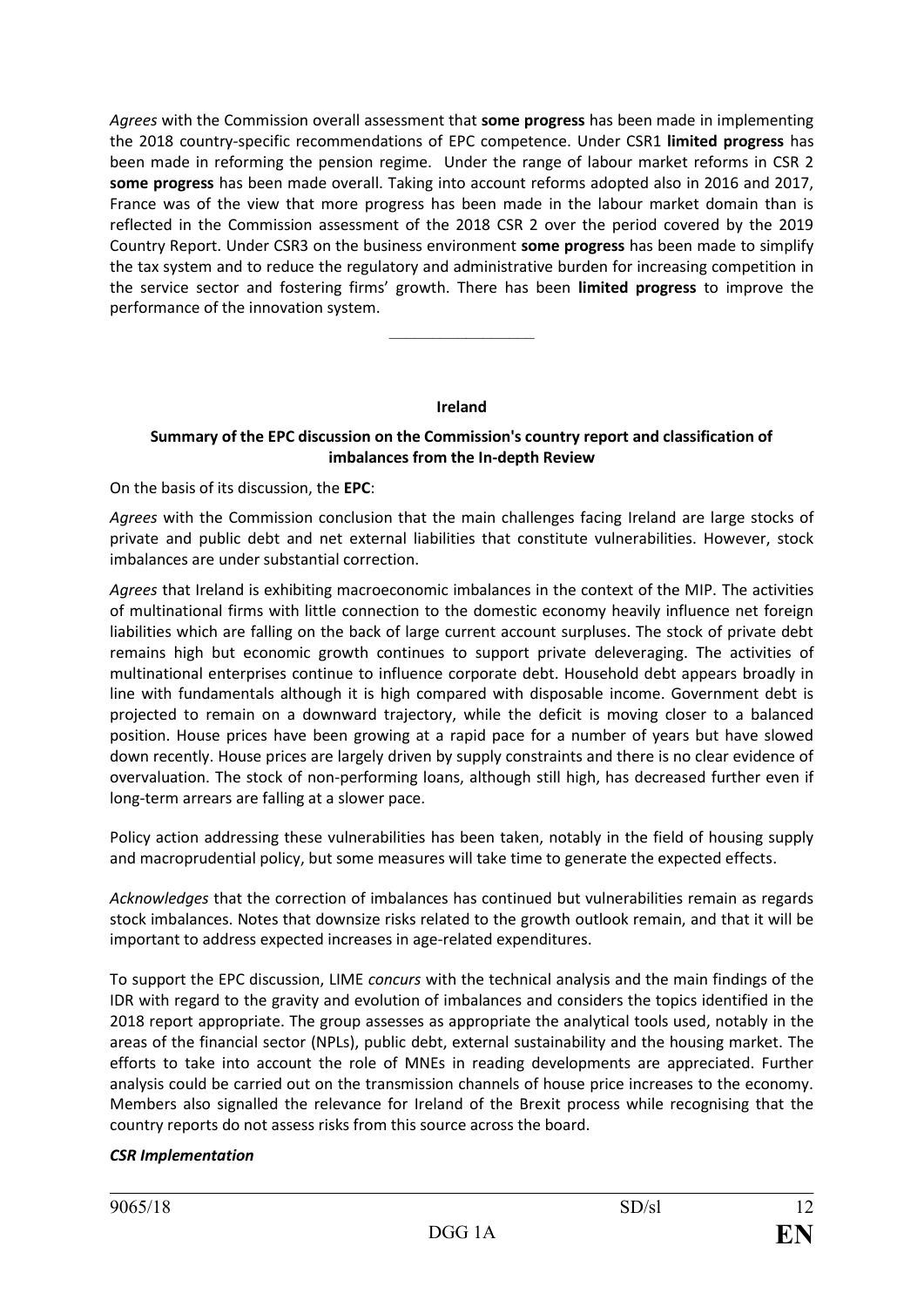Looking at the multi-annual assessment of the implementation of the CSRs since 2011, 21% of all the CSRs addressed to Ireland have recorded 'substantial progress' or 'full implementation'; 46% 'some progress' and 21% of these CSRs recorded 'limited' or 'no progress'.

*Agrees* with the Commission's overall assessment that **some progress** has been made in implementing the 2018 recommendations of EPC competence. Under CSR1 **limited progress** has been made in limiting tax expenditure and addressing the expected increase in age-related expenditure. Under CSR 2 **some progress** has been made on the implementation of the National Development Plan and to prioritise the up-skilling of the adult working-age population. Under CSR 3 **limited progress** has been made in fostering productivity, but **substantial progress** in promoting faster and durable reductions in long-term arrears.

–––––––––––––––––

# **THE NETHERLANDS**

### **Summary of the EPC discussion on the Commission's country report and classification of imbalances from the In-depth Review**

On the basis of its discussion, the EPC:

*Agrees* with the Commission conclusions that the main challenges facing **the Netherlands** are the high stock of private debt and the large current account surplus that constitute sources of imbalances, with cross-border relevance.

*Agrees* that the Netherlands is exhibiting macroeconomic imbalances in the context of the MIP. The surplus peaked in 2017 at a very high level, and it is expected to decline gradually although remaining very elevated. Part of the external surplus can be attributed to statistical features linked to the role of multinational companies and is not expected to attenuate in the near future. Supported by economic growth, the private debt-to-GDP ratio has continued its downward trend both for corporate and households, although remaining elevated. Nevertheless, nominal household debt is slowly increasing on the back of dynamic house price growth. Wage growth has so far been moderate despite the tightening labour market.

*Acknowledge* that recent reforms, such as the speeding-up of the reduction of mortgage interest deductibility, are expected to reduce the debt bias for households, while fiscal stimulus is expected to contribute to support aggregate demand. Notes that the relatively low number of working hours for women could warrant further attention.

To support the EPC discussion, LIME *broadly concurs* with the technical analysis in the IDR with regard to the gravity and evolution of challenges. The group assesses as appropriate the analytical tools used, notably on the current account surplus (and the contribution of the corporate sector to this) and private (household) debt*.* Nonetheless, some areas could deserve more analysis such as the drivers of the current account surplus and specifically the impact of multinational firms and the possible link with tax incentives as well as a comparative analysis to other countries with similar issues.

# *CSR Implementation*

Looking at the multi-annual assessment of the implementation of the CSRs since 2011, 44% of all the CSRs addressed to the Netherlands have seen 'substantial progress' or fully implemented; 32% have seen 'some progress and 24% of the CSRs recorded 'limited' or 'no progress'.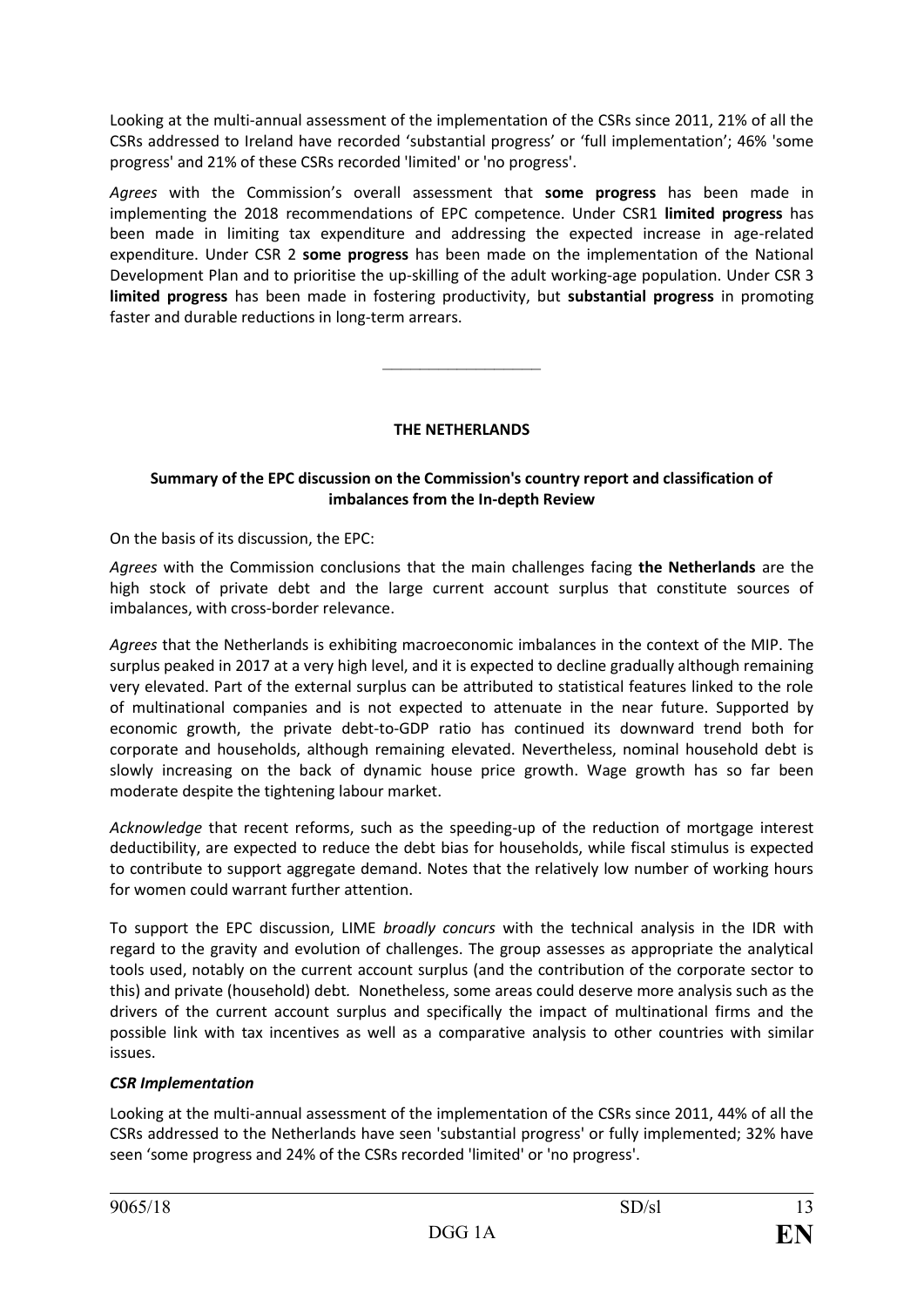*Agrees* with the Commission's overall assessment that **some progress** has been made in addressing the 2018 recommendations of EPC competence. Under CSR 1 **substantial progress** has been made through additional R&D spending, and **some progress** on housing market reform. Under CSR 2 on the labour market **limited progress** has been made in addressing labour market segmentation, **no progress** in tackling bogus self-employment, **some progress** to create the conditions for wage growth, and **limited progress** in the reform of the second pillar of the pension system.

–––––––––––––––––

#### **PORTUGAL**

### **Summary of the EPC discussion on the Commission's country report and classification of imbalances from the In-depth Review**

On the basis of its discussion, the **EPC**:

*Agrees* with the Commission conclusion that the main challenges facing Portugal are the large stocks of net external liabilities, private and public debt, and a high share of non-performing loans constitute vulnerabilities in a context of low productivity growth.

*Agrees* that Portugal is experiencing macroeconomic imbalances as classified by the Commission, while two members considered Portugal to be a borderline case. The current account is broadly balanced but a continued prudent position and the maintenance of competitiveness gains are required to ensure the adjustment of net external liabilities to prudent levels. Private debt ratios continue to decline from high levels on the back of nominal growth with a reduced role of active deleveraging. Government debt started declining as from 2017 backed by significant fiscal-structural adjustment and other cost-saving debt measures, such as the early repayment to the IMF and high primary surpluses while remaining elevated. Risks in the banking sector have diminished including in light of recapitalisations of major banks in 2017 and a recent improvement in profitability. The stock of non-performing loans has been steadily decreasing at an ambitious pace but remains comparatively high. Ensuring higher productivity growth is key for improved prospects in competitiveness, deleveraging and potential growth. The labour market adjustment has progressed further and unemployment has been decreasing at a strong pace for several years.

There has been policy action to address the level of non-performing loans but policy gaps remain in other areas, such as product and service markets. The adoption and implementation of several reform plans, including fiscal-structural reforms to improve the sustainability of public finances, will need to be monitored.

*The EPC acknowledges* that the correction of imbalances has continued, but Portugal still has vulnerabilities linked to external debt, private and public debt, NPLs and productivity. Notes that the developments in housing markets should be closely monitored.

To support the EPC discussion, **LIME** *concurs* with the technical analysis and the main findings of the IDR with regard to the gravity and evolution of imbalances and considers the topics identified in the 2018 report appropriate. The group assesses as appropriate the analytical tools used, notably in the areas of external, public and private debt, banking sector vulnerabilities and weak labour productivity. Nonetheless, members signalled that further analysis could be carried out relative to the resilience of the economy to external and domestic shocks, the impact of demographics on potential growth and on the impact of the ongoing amendments to labour market regulations.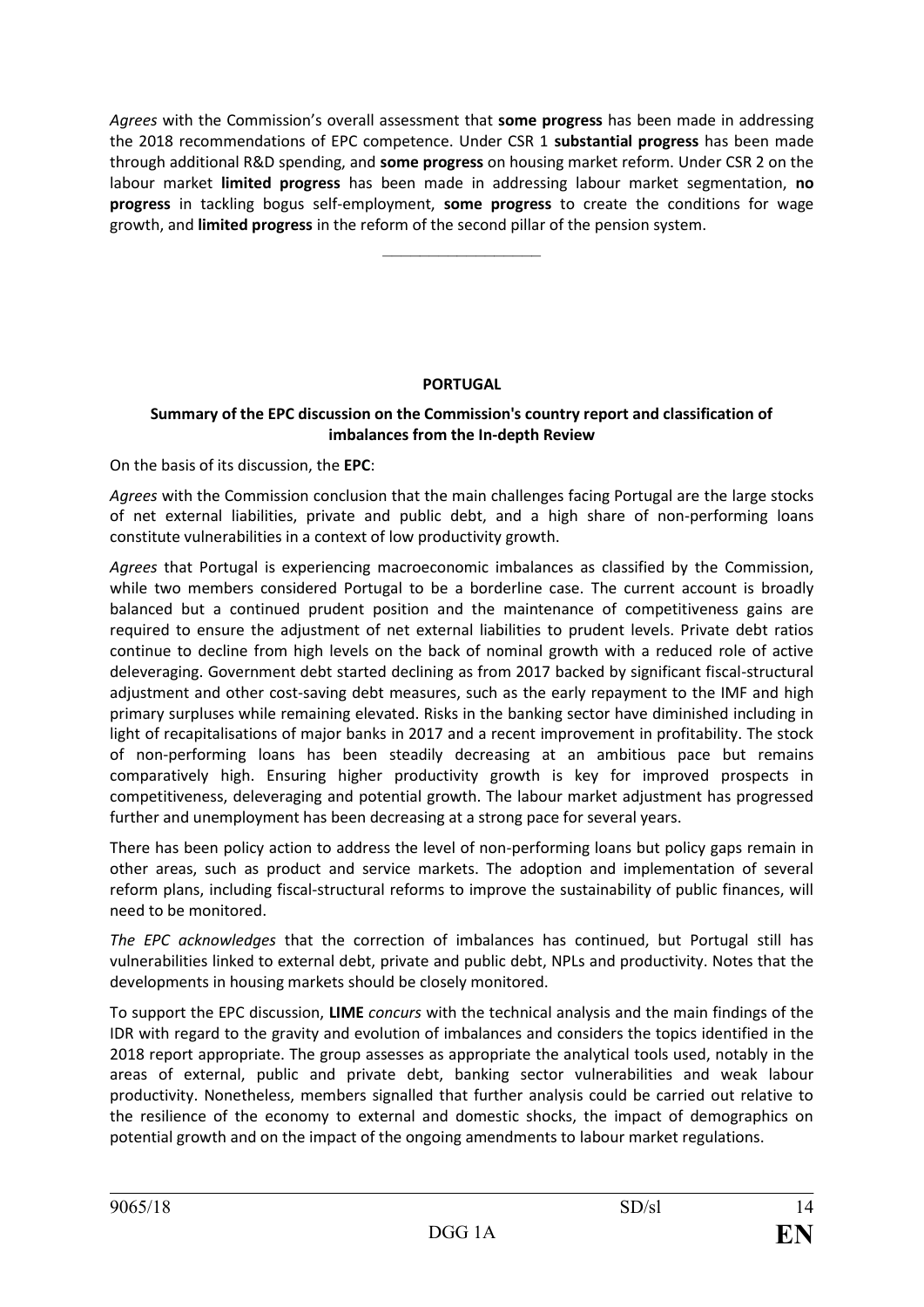### *CSR Implementation*

Looking at the multi-annual assessment of the implementation of the CSRs since 2011, 14% of all the CSRs addressed to Portugal have recorded 'substantial progress' or full implementation; 52% 'some progress' while 34% of these CSRs recorded 'limited' or 'no progress'.

*Agrees* with the Commission's overall assessment that **some progress** has been made in implementing the 2018 recommendations of EPC competence. Under CSR 1 **limited progress** has been made in putting hospital arrears on a steadily declining path, and on improving the financial sustainability of state-owned enterprises. Under CSR 2 there have been **some progress** to promoting hiring on open-ended contracts, to increase adult skills, including digital literacy, and to improve education uptake. Under CSR 3 there has been **some progress** to increase the efficiency of insolvency proceedings and reduce impediments to the secondary market of NPLS, to improve access to finance, to reduce the administrative burden and increase the efficiency of administrative courts. **No progress** has been made to remove persistent regulatory restrictions.

**Romania**

–––––––––––––––––

# **Summary of the EPC discussion on the Commission's country report and classification of imbalances from the In-depth Review**

On the basis of its discussion, the **EPC**:

Agrees with the Commission that the main challenges in Romania related to EPC relate to vulnerabilities linked to cost competitiveness losses and a widening current account deficit in a context of an expansionary fiscal policy and an unpredictable business environment as well as to the mounting risks to the stability of the financial sector.

*Agrees* that Romania is experiencing macroeconomic imbalances as re-classified by the Commission. Recent legislative initiatives create risks for the stability of the financial sector and may harm private investment. The current account deficit has been growing on the back of buoyant imports, mainly for consumption purposes, and is forecast to widen further. The strong nominal GDP growth has nevertheless implied that the negative Net International Investment Position has been improving for some years but this may stall with the persistency of the current account deficits and lower GDP growth looking forward. Demand is fuelled by strong wage growth, inter alia linked to hikes in public wages and the minimum wage, which has translated into substantial increases in unit labour costs. Despite cost competitiveness losses, so far export market shares have been growing. The expansionary fiscal stance, in a context of strong GDP growth, is forecast to continue thus contributing to buoyant private consumption dynamics. After declining for some years, the government debt ratio is projected to increase.

Frequent and unpredictable legislative changes contribute to a weaker and uncertain business environment, with negative repercussions on business decisions and investment. Recent legislative initiatives with impact on banks and the managers of private second-pillar pensions threaten the functioning of the financial sector and may hinder investment through both a tighter credit market and a shallower capital market with weaker institutional investors. In other areas, progress with reforms has slowed down or reversed.

*The EPC Acknowledges* that Romania has benefited from strong economic growth that has improved the net international investment position, but that competitiveness losses may have negative consequences on external balances and growth potential going forward, while recent legislative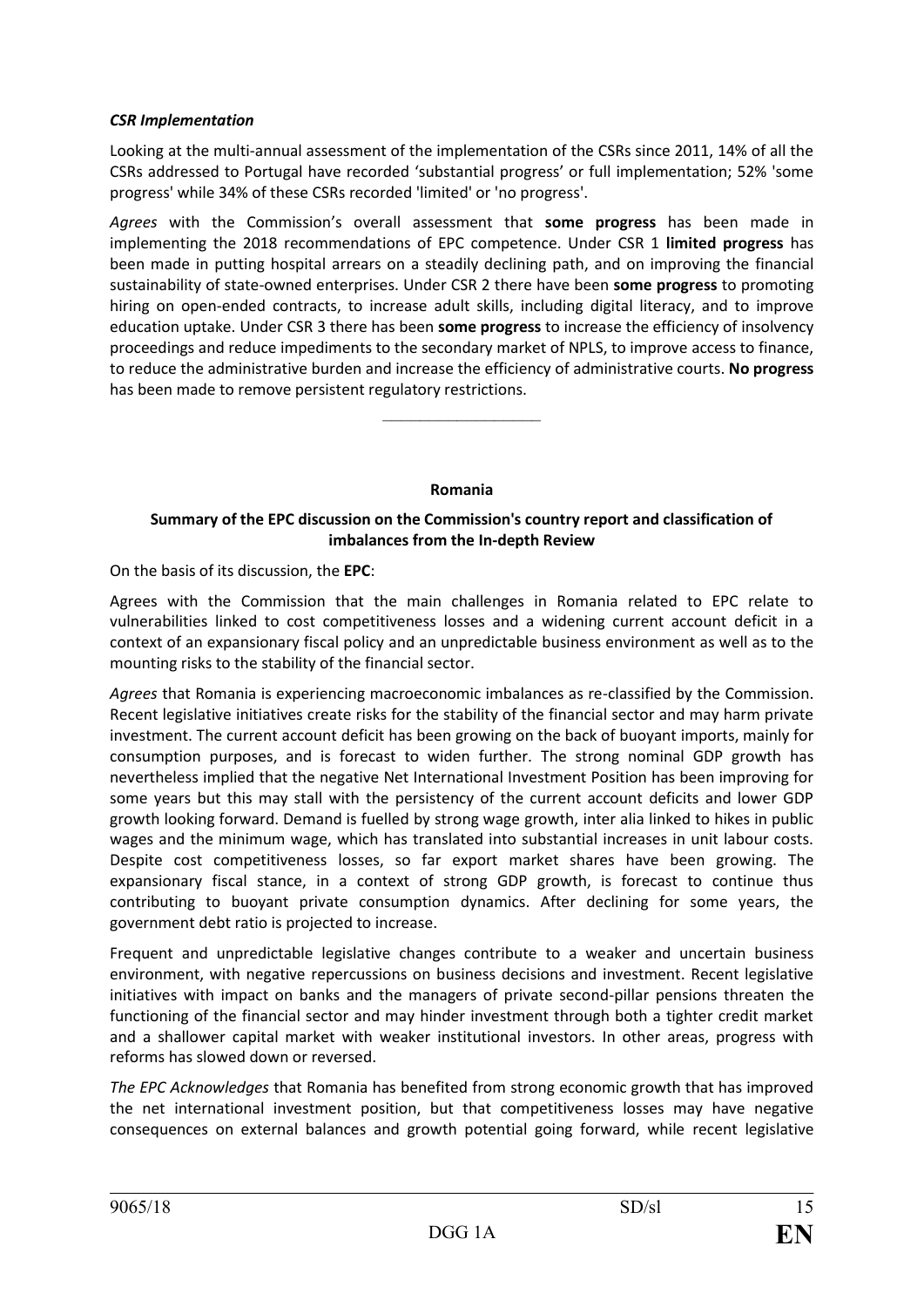changes could have negative implications on the financial sector, investment, and the flexibility and efficiency of monetary policy.

To support the EPC discussion, **LIME** *concurs* with the technical analysis and the main findings of the IDR with regard to the gravity and evolution of imbalances and considers the topics identified in the 2018 report appropriate. The group assesses as appropriate the analytical tools used, notably in the areas of the external position and the worsening current account deficit as well as in the area of competitiveness developments. Risks have been identified for the financial sector in the context of an unpredictable legislative and business environment. Nonetheless, some members signalled that further analysis could be carried out aimed at quantifying the risks of recent initiatives to the financial sector stability. Several members pointed to the large share of sovereign bond holdings by banks as another possible subject for further analysis.

# *CSR Implementation*

Looking at the multi-annual assessment of the implementation of the CSRs since 2011, 13% of all the CSRs addressed to Romania have recorded 'substantial progress' or full implementation, 46% 'some progress' and 41% of these CSRs recorded 'limited' or 'no progress'.

*Agrees* with the Commission's overall assessment of **limited progress** in implementing the 2018 Country-Specific Recommendations of competence to the EPC. Under CSR 1 there was **limited progress** to strengthen tax compliance. Under CSR 2 **no progress** was made to complete the minimum inclusion income reform or on minimum wage setting; **limited progress** was made on improving social dialogue, on upskilling and access to quality mainstream education, and on shifting to outpatient care. Under CSR 3 there was **no progress** to improve predictability of decision making or to improve the governance of State-owned enterprises and **limited progress** on public investment prioritisation and on the implementation of the national public procurement strategy.

#### **Sweden**

–––––––––––––––––

#### **Summary of the EPC discussion on the Commission's country report and classification of imbalances from the In-depth Review**

On the basis of its discussion, the EPC:

*Agrees* with the Commission conclusions that the main challenges facing Sweden are overvalued house price levels coupled with a continued rise in household debt posing risks of a disorderly correction.

*Agrees* that Sweden is exhibiting macroeconomic imbalances in the context of the MIP. Household debt as a share of GDP is high but has stabilised in 2018. There has been a correction of house prices in the second half of 2017, which have since then gradually stabilised. Nevertheless, valuation indicators suggest that house prices remain high relative to fundamentals. Although the banking sector appears adequately capitalised, a disorderly correction would negatively affect the financial sector given the large exposure to household mortgages. In such a case, there could also be negative spill-overs to neighbouring countries given the systemic financial interlinkages. Structural bottlenecks for housing supply persist and construction output has weakened.

Although measures have been taken in recent years, mainly in the macro prudential field, to address mortgage debt growth, the impact on the overall debt level appears so far limited. Key policy gaps remain, particularly in relation to tax incentives for home ownership and the functioning of housing supply and the rental market.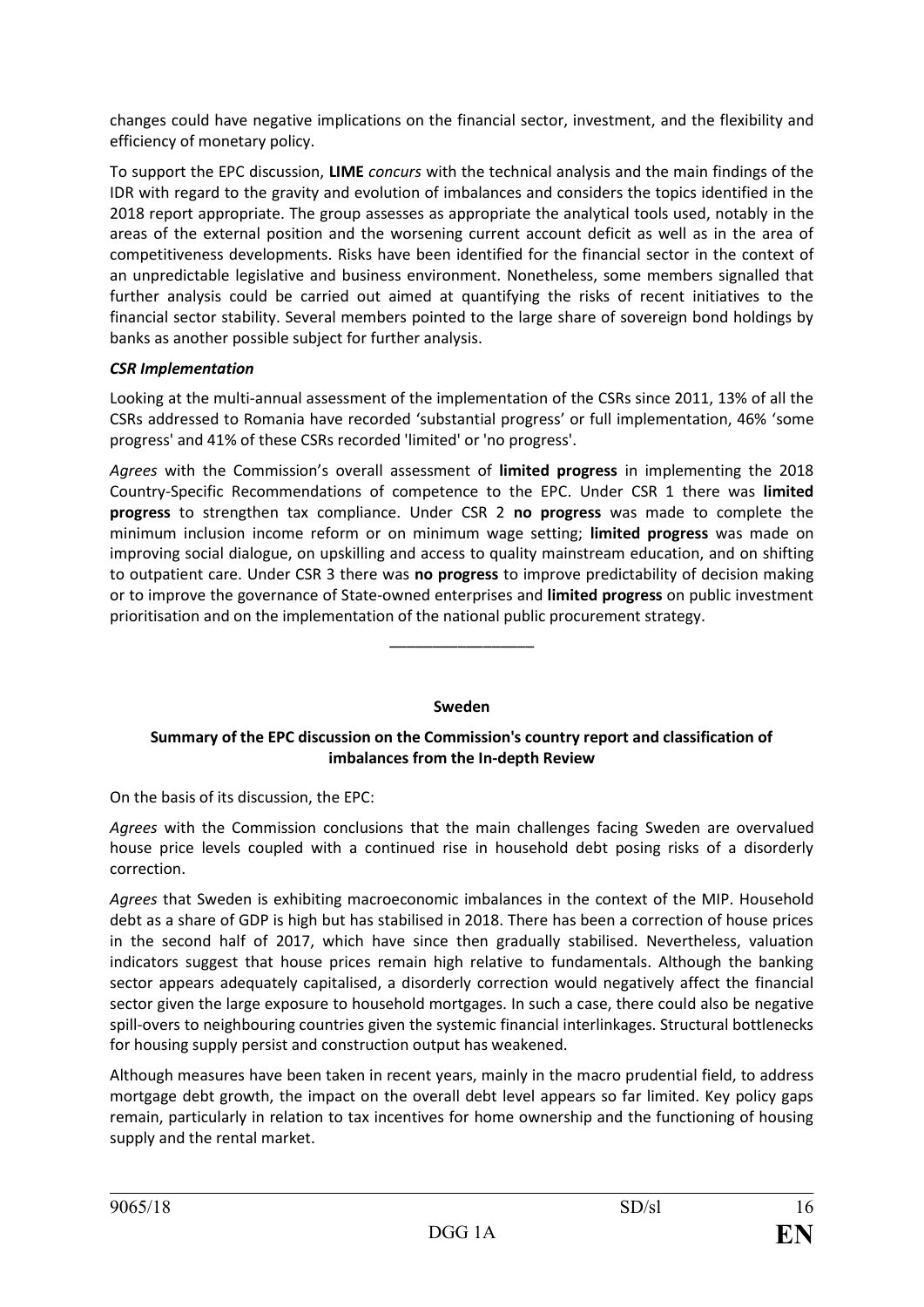*The EPC acknowledges that* the authorities have taken some policy action to stimulate residential construction and curb household debt growth including in the macro prudential area. Nevertheless, house prices remain high and household debt has continued to increase. In the discussion it was acknowledged that strong population growth has increased the demand for housing despite historically high levels of construction in recent years. There is a need for a comprehensive approach addressing supply side barriers and demand side drivers. Notes that the 73-point agreement supporting the new government outlines some reform priorities covering the housing market, in particular rental market regulation and aspects of the capital gains tax, investment support for rental units and reviewing planning and zoning processes that would be in line with addressing to an extent outstanding MIP relevant recommendations.

To support the EPC discussion, **LIME** *broadly concurs* with the technical analysis in the IDR with regard to the gravity and evolution of challenges. The group assesses as appropriate the analytical tools used, notably on high household debt, house price developments and the functioning of the housing market. No analytical gaps were noted by the group.

# *CSR Implementation*

Looking at the multi-annual assessment of the implementation of the CSRs since 2011, 51% of all the CSRs addressed to Sweden have seen 'substantial progress' or fully implementation, 33% 'some progress' and 16% of the CSRs recorded 'limited' or 'no progress'.

*Agrees* with the Commission's overall assessment that **limited progress** has been made in implementing the 2018 recommendations of EPC competence. Under CSR 1 **no progress** was made in limiting mortgage interest tax deductibility or increasing recurrent property taxes, **limited progress**  on more flexibility in setting rental prices and revising the design of capital gains tax, and **some progress** to stimulate residential construction.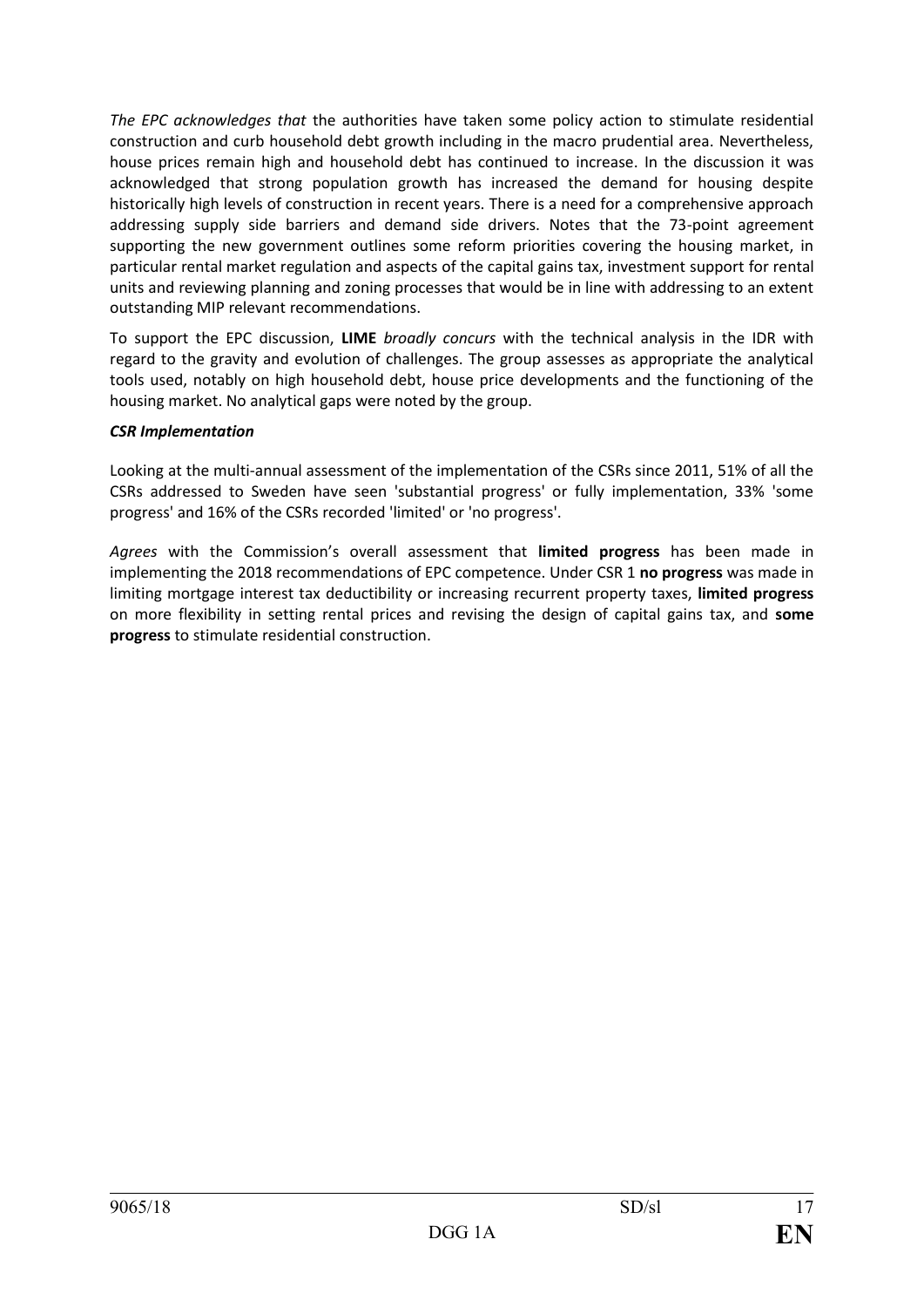# **Countries found by the Commission to be exhibiting no imbalances:**

# **Austria**

# **Summary of the EPC discussion of the Commission's country report**

**Austria** is classified as not experiencing macroeconomic imbalances and did not under-go an in-depth review.

On the basis of its discussion, the EPC:

• Agrees with the Commission that the main challenges in Austria related to EPC relate to addressing its remaining structural reforms and investing more to increase productivity.

# *CSR Implementation*

- Looking at the multi-annual assessment of the implementation of the CSRs since 2011, 14% of all CSRs have been fully implemented or seen substantial progress, 37% of all CSRS have seen at least "some progress"; while remaining 49% have seen either "limited" or "no" progress.
- *Agrees* with the Commission assessment of progress in implementing the 2018 Country-Specific Recommendations of competence to the EPC. Overall, **some progress** was recorded in 2018 CSR implementation.
- **Overall, limited progress** was made on CSR 1. Limited progress was made on ensuring the sustainability of the long-term care and pension systems and making the public services more efficient **Some progress** was made in ensuring the sustainability of the health care system. Overall, **some progress** was made on CSR2. Some progress was made in reducing the tax wedge, improving labour market outcomes of women and supporting productivity growth by stimulating digitalisation whilst **limited progress** was made in improving basic skills, stimulating company growth and reducing regulatory barriers in the service sector.

#### **Belgium**

–––––––––––––––––

#### **Summary of the EPC discussion on the Commission's country report:**

**Belgium** is not classified as experiencing macroeconomic imbalances and did not under-go an indepth review.

On the basis of its discussion, the EPC:

- *Agrees* with the Commission that the main challenges in Belgium related to EPC competence are about ensuring the long-term sustainability of public finances in the light of high level of debt and the projected increase in pension and long-term care expenditure; tackling the low labour market participation rates, which coexist with high vacancy rates in some segments; removing barriers to competition and investment in the product and services market; and addressing infrastructure weaknesses in the energy and transport sectors.
- Recent reforms have supported a job rich economic expansion. The Belgian economy has grown at a moderate but steady pace over recent years. Growth rates, however, remain below those recorded before the financial crisis. Strengthening potential growth would require a combination of further investment and productivity-enhancing reforms. This would imply maintaining the reform momentum while progressing with the implementation of previously announced reforms. The current political situation, with a caretaker government at federal level, risks to slow down reforms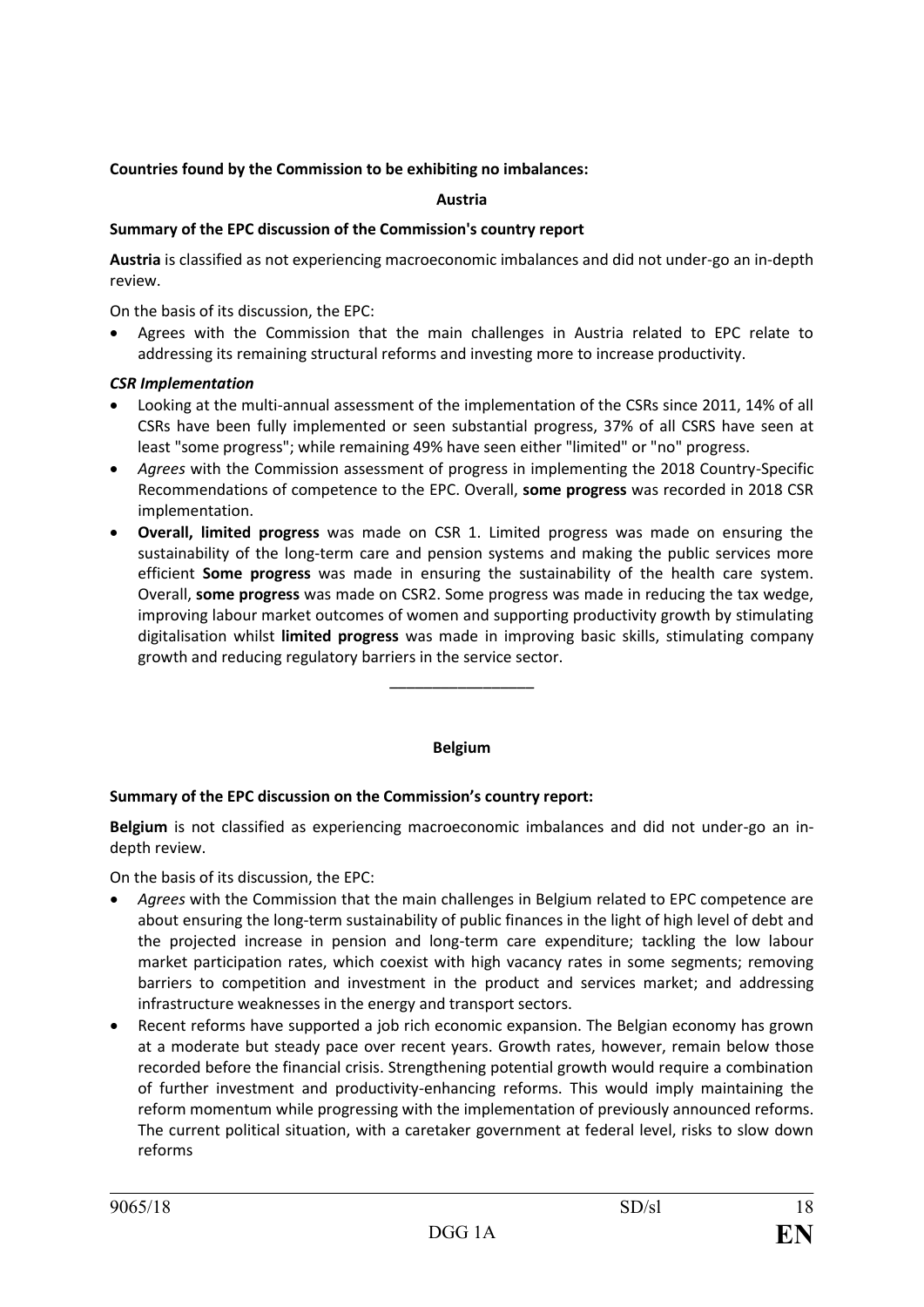#### *CSR Implementation*

- Looking at the multi-annual assessment of the implementation of the CSRs since 2011 time period 34% of all CSRS have seen either full implementation or substantial progress; 14 % "some progress**",** and 52% limited progress or no progress.
- *Agrees* with the Commission assessment that overall **limited progress** has been made in implementing the 2018 Country-Specific Recommendations. **Limited progress** has been made under CSR2 on labour market issues and in fostering equity and increasing the proportion of graduates in science, technology, engineering and mathematics. **Limited progress** has been made under CSR3 to reduce reform the retail, construction and professional services.

#### **The Czech Republic**

–––––––––––––––––

#### **Summary of the EPC discussion of the Commission's country report**

**The Czech Republic** is not classified as experiencing macroeconomic imbalances and did not undergo an in-depth review.

On the basis of its discussion, the EPC:

- Agrees with the Commission that the main challenges in the Czech Republic related to EPC competence concern in particular the benefit from better-targeted investment in infrastructure, human capital and innovation, reducing administrative burden and addressing the labour shortages.
- Alleviating these challenges through well-designed structural reforms would help increase the potential for long-term growth and speed up the country's convergence towards the level of the higher-income economies.

#### *CSR Implementation*

- Looking at the multi-annual assessment of the implementation of the CSRs since 2011 22% of all CSRS have seen either full implementation or substantial progress; 46 % "some progress**",** and 32% limited progress or no progress.
- *Agrees* with the Commission assessment that **some progress** in implementing the 2018 Country-Specific Recommendations of competence to the EPC. The government has made **limited progress** in addressing the long-term sustainability of public finances and addressing the weaknesses in public procurement practices. **Some progress** has been made on CSR 2 in reducing the administrative burden, on strengthening the capacity of the education system and fostering employment of underrepresented groups; and **limited progress** in removing bottlenecks hampering research, development and innovation.

–––––––––––––––––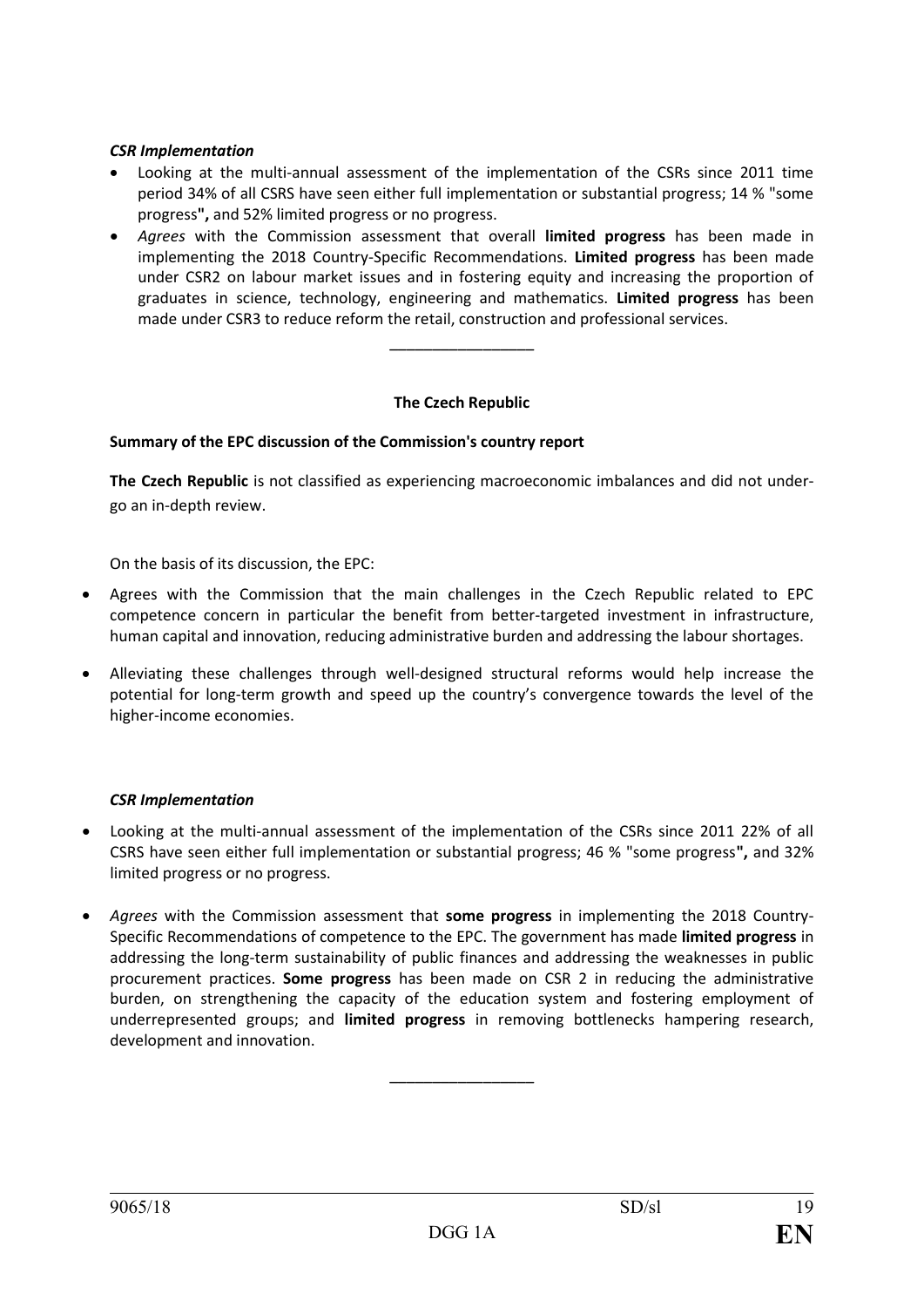#### **Denmark**

#### **Summary of the EPC discussion of the Commission's country report**

**Denmark** is not classified as experiencing macroeconomic imbalances and did not under-go an indepth review.

On the basis of its discussion, the EPC:

- Agrees with the Commission conclusion that the main challenges in Denmark related to EPC competence, concern productivity growth and labour supply as well as risks in the housing market and levels of household debt.
- The favourable economic environment has helped reduce the current account surplus and brought down the level of household debt, but challenges remain. Labour market and pension reforms have helped bring the number of people in employment to historically high levels.

#### *CSR Implementation*

- Looking at the multi-annual assessment of the implementation of the CSRs since 2011, 51 % of all CSRs have seen either full implementation or substantial progress; 43% "some progress**",** and 6% limited progress or no progress.
- *Agrees* with the Commission assessment that overall **some progress** in implementing the 2018 Country-Specific Recommendation related to EPC competence, with **some progress** made to address the CSR on increasing competition in the domestically orientated service sectors.

#### **Estonia**

–––––––––––––––––

#### **Summary of the EPC discussion of the Commission's country report**

**Estonia** is classified as not experiencing macroeconomic imbalances and did not under-go an indepth review.

On the basis of its discussion, the EPC:

• Agrees with the Commission that the main challenge in Estonia related to EPC competence is related to productivity growth in the context of demographic decline and moderate performance on R&D and innovation coupled with the rise of skill shortages and mismatches, and the need to provide good quality and affordable social services and public services.

#### *CSR Implementation*

- Looking at the multi-annual assessment of the implementation of the CSRs since 2011 substantial progress or full implementation has been seen in 22% of all CSRs, and 78% of all the CSRs have recorded at 'some progress'.
- *Agrees* with the Commission overall assessment that **some progress** was made in implementing the 2018 Country-Specific Recommendations of competence to the EPC. **Some progress** was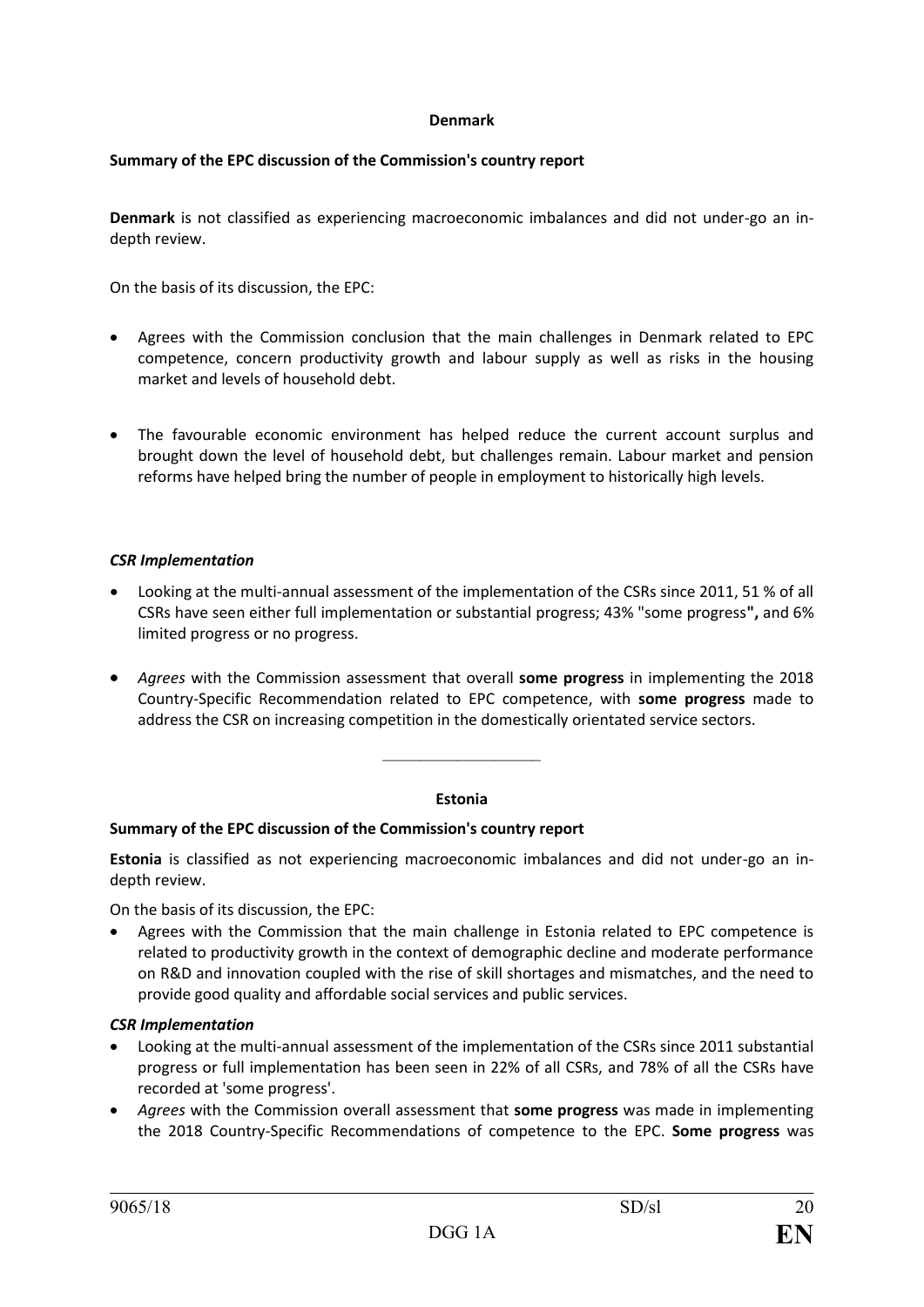recorded in improving the adequacy of the social safety net, in reduction of the gender pay gap and in promoting research and innovation.

#### **Finland**

#### **Summary of the EPC discussion of the Commission's country report**

**Finland** is classified as not experiencing macroeconomic imbalances and did not under-go an indepth review.

On the basis of its discussion, the EPC:

Agrees with the Commission that the main challenge for Finland is to increase its economy's resilience and growth potential while growth remains robust but macroeconomic risks are rising.

An ageing population weighs on Finland's future potential growth. Reforming the complex social benefits system, teaching new skills and providing training services would help counterbalance the impact of the ageing population. Investment in equipment and research and development declined with the setback of the country's electronic sector, the latter from a very high level, further affecting Finland's potential for growth.

#### *CSR Implementation*

–––––––––––––––––

- Looking at the multi-annual assessment of the implementation of the CSRs since 2011, 24% of all the CSRs addressed to Finland recorded 'substantial progress' and 53% 'some progress'. 23% of these CSRs recorded limited progress, but none of them recorded 'no progress'.
- *Agrees* with the Commission overall assessment of **limited progress** in implementing the 2018 Country-Specific Recommendations under the competence of the EPC. **Limited progress** was made in addressing the fiscal-structural part of CSR 1 to ensure the adoption and implementation of the administrative and health reform. **Limited progress** was made on CSR 2 to improve incentives to accept work, and ensure adequate and well-integrated services for the unemployed and inactive. **Limited progress** was made on CSR 3 to strengthen the monitoring of household debt, including by setting up a credit registry system.

–––––––––––––––––

#### **Hungary**

#### **Summary of the EPC discussion of the Commission's country report**

**Hungary** is classified as not experiencing macroeconomic imbalances and did not under-go an indepth review.

On the basis of its discussion, the EPC:

- Agrees with the Commission that the main challenges in Hungary relate to increasing productivity and strengthening grow fundamentals, economic resilience and convergence.
- The economic cycle is near its peak. Productivity growth has improved, but remains below precrisis rates, limiting the possibility for income convergence. Economic policy faces the dual task of withdrawing macroeconomic stimulus at the right time to prevent overheating, while improving education and training, and creating a business environment that attracts productivity-enhancing investment.

#### *CSR Implementation*

• Looking at the multi-annual assessment of the implementation of the CSRs since 2011, 30% of all the CSRs addressed to Hungary have recorded either full implementation or substantial progress, 30 % of these CSRs recorded 'some progress and 40% 'limited' or 'no progress'.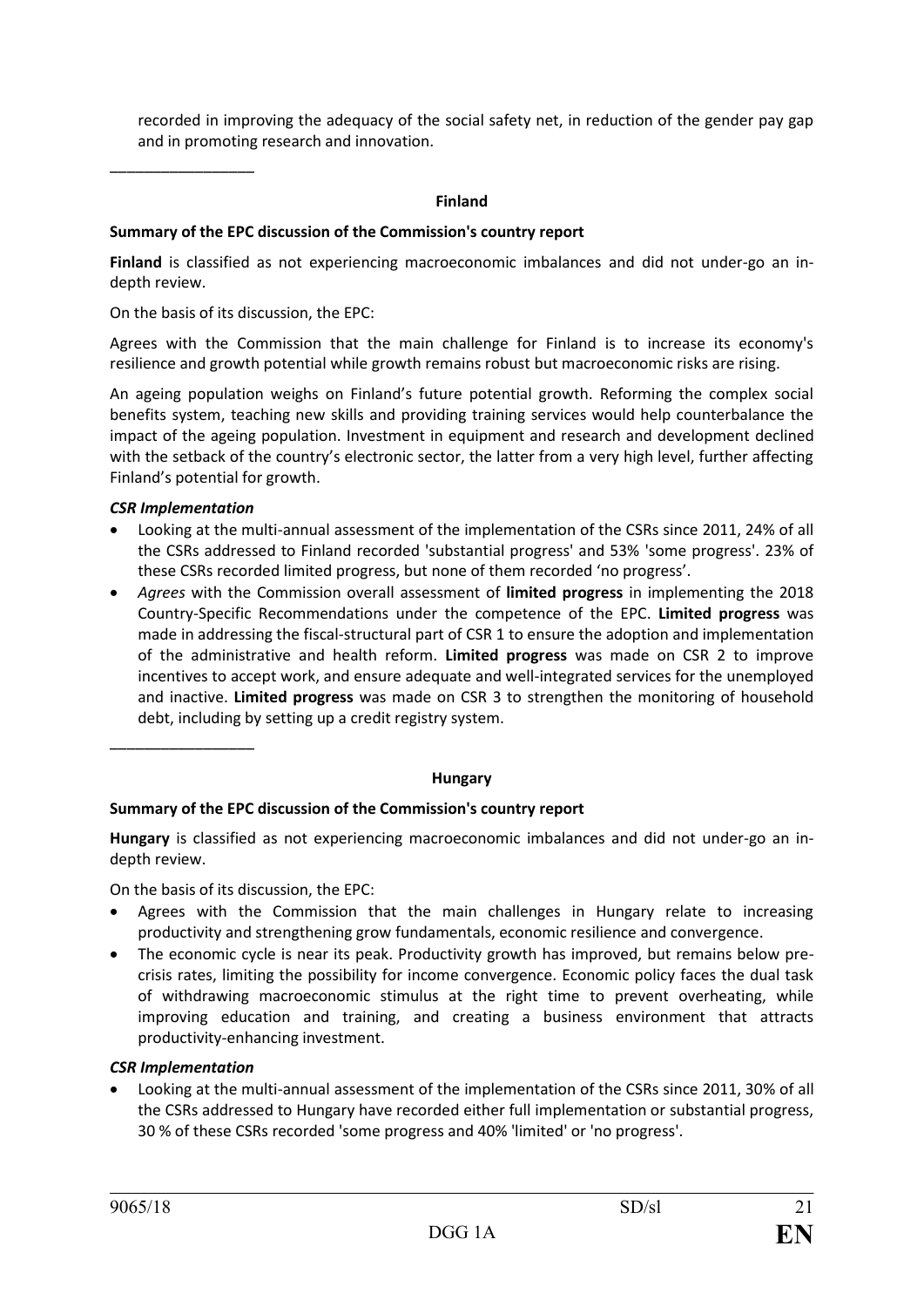• *Agrees* with the Commission overall assessment of **limited progress** in implementing the 2018 Country-Specific Recommendations under the competence of the EPC. **Limited progress** was made on CSR 2 to improve the business environment. **Limited progress** was made on CSR 3 related to labour market and human capital.

#### **Lithuania**

#### **Summary of the EPC discussion of the Commission's country report**

**Lithuania** is not classified as experiencing macroeconomic imbalances and did not under-go an indepth review.

On the basis of its discussion, the EPC:

- Agrees with the Commission conclusion that the main challenge in Lithuania related to EPC competence is the need to adjust to the challenge of a shrinking population.
- The fruits of its rapid economic development have not been equally shared among its social groups and regions. The declining population, including the labour force, is putting pressure on the labour market and social security systems. Persistent weaknesses in the education and health sectors are limiting potential growth. Stronger investment in human capital, innovation, resource efficiency and transport are key to raising productivity and long-term growth potential.

#### *CSR Implementation*

–––––––––––––––––

- Looking at the multi-annual assessment of the implementation of the CSRs since 2011 46% of all CSRS have seen either full implementation or substantial progress; 37 % "some progress**",** and 15% limited progress.
- Agrees with the Commission overall assessment of **limited progress** in implementing the 2018 Country-Specific Recommendations in areas of competence to the EPC. **Some progress** has been made overall under CSR 1, namely to improve tax compliance and improve the long-term sustainability and adequacy of the pension system. **Limited progress** has been made in strengthening productivity.

# ––––––––––––––––– **Luxembourg**

#### **Summary of the EPC discussion of the Commission's country report**

**Luxembourg** is not classified as experiencing macroeconomic imbalances and did not under-go an indepth review.

On the basis of its discussion, the EPC: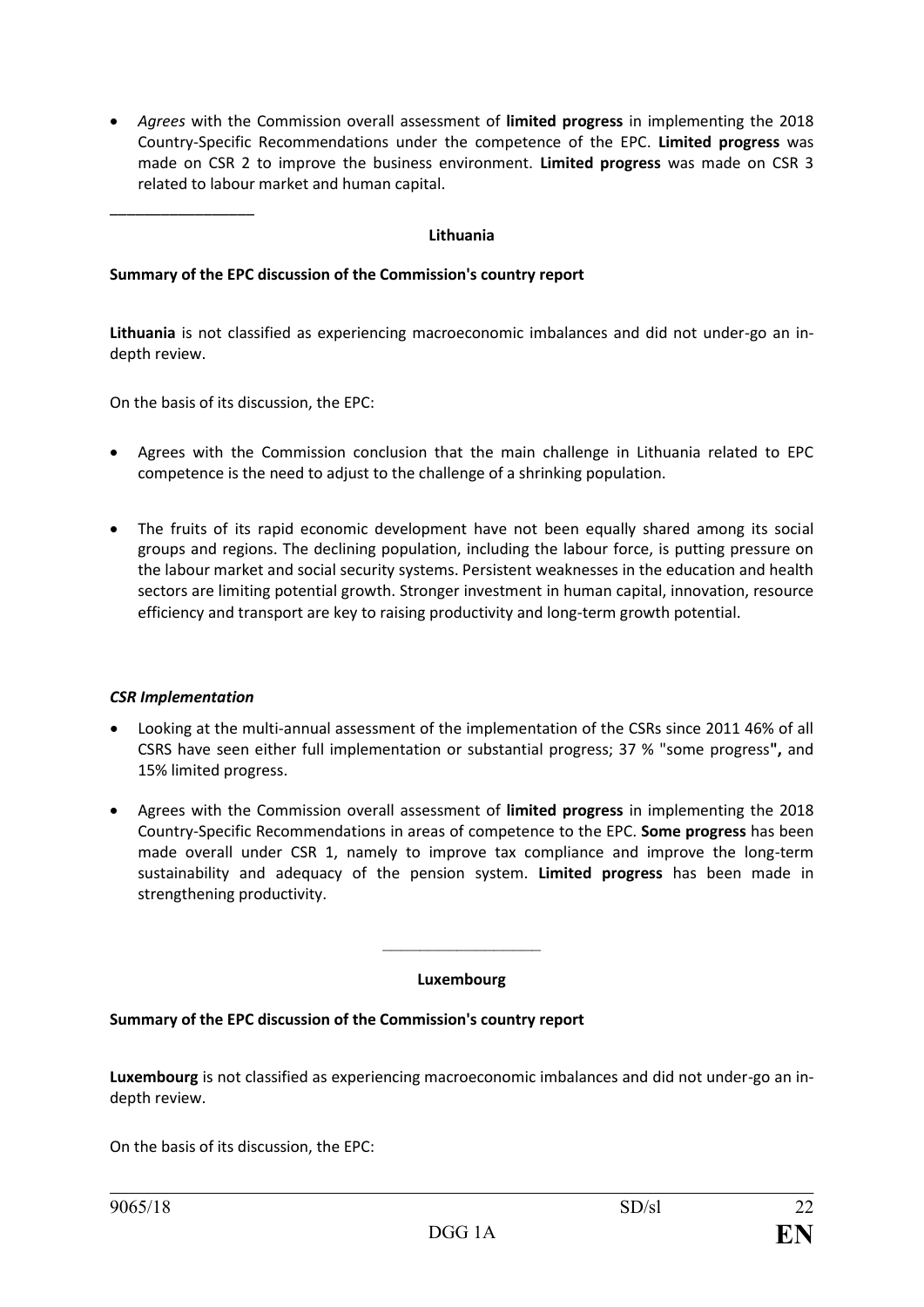Agrees with the Commission that the main challenges in Luxembourg related to EPC competence are to address key structural issues LU: in order to promote a more sustainable economic growth, notably by ensuring that labour supply and skills levels match labour market needs, also with a view to increase the employment rate of older workers, which would help to better address the long-term health of public finances. The resilience of the economy would also be strengthened by further pursuing diversification efforts, and through engaging the domestic business and investment community in the current technological and digital transformation. Private and public investment is needed to foster innovation, improve housing and transport infrastructure, and stimulate skills development.

## *CSR Implementation*

- Looking at the multi-annual assessment of the implementation of the CSRs since 2011, 16% of all CSRS have seen either full implementation or substantial progress; 18 % "some progress**",** and 66% limited progress or no progress.
- *Agrees* with the Commission overall assessment of **limited progress** in implementing the 20178 Country-Specific Recommendations of competence to the EPC. The government has made **limited progress** under CSRs 1 on the employability of older workers and pension sustainability. **Limited progress** has been made in further reducing regulatory restrictions in the business services sector.

#### **Latvia**

#### **Summary of the EPC discussion of the Commission's country report**

**Latvia** is not classified as experiencing macroeconomic imbalances and did not under-go an in-depth review.

On the basis of its discussion, the EPC:

- Agrees with the Commission that the main challenges in Latvia related to EPC competence are addressing population decline and ensuring that economic growth benefits all of society.
- Latvia's economic and labour market performance has been solid in recent years and government borrowing has remained broadly sound. However, growth has not been fully inclusive, as inequality has remained high and growth in peripheral regions has lagged behind the Riga region. Latvia's main challenge over the coming decades will be to ensure that its economy continues to catch up with the EU average while coping with a falling population. Therefore it will need to invest in innovation, regional development and human capital to improve its social, health and public governance policies.

#### *CSR Implementation*

- Looking at the multi-annual assessment of the implementation of the CSRs since 2011, 23% of all CSRS have seen either full implementation or substantial progress; 62% "some progress**",** and 15% limited progress.
- *Agrees* with the Commission overall assessment of **limited progress** in implementing the 2018 Country-Specific Recommendations of competence to the EPC. **Limited progress** was recorded under CSR 1 on reducing the tax wedge on low-income earners and on improving tax compliance.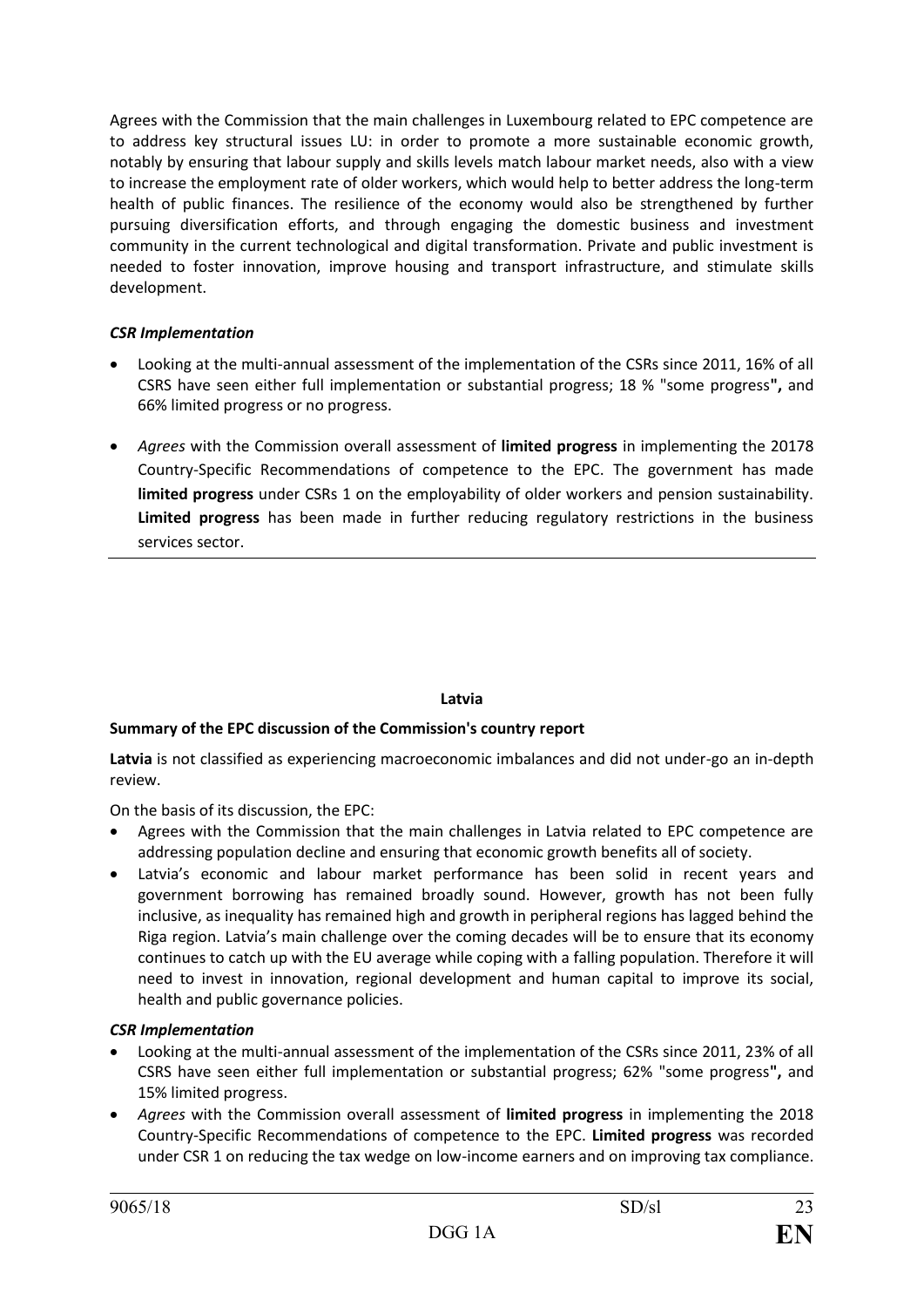**Limited progress** was made under CSRs 2 in general, although some progress has been observed in its sub-components regarding the labour market relevance of vocational education and training, as well as on increasing the accessibility, quality and cost-effectiveness of the healthcare system. And **some progress** on CSR 3 to strengthen the efficiency of the public sector.

#### ––––––––––––––––– **Malta**

### **Summary of the EPC discussion of the Commission's country report**

**Malta** is not classified as experiencing macroeconomic imbalances and did not under-go an in-depth review.

On the basis of its discussion, the EPC:

- Agrees with the Commission that the main challenges in Malta is to ensure that its development is sustainable in the long term. In recent years, Malta has seen high GDP growth, strong employment growth, a budget surplus and a buoyant services sector. Economic growth appears to have been driven by structural changes, such as the shift towards the services sector, which are expected to continue in the short term.
- Risks to Malta's future growth and attractiveness to potential investors include infrastructure bottlenecks, constraints on natural resources, low skill levels, an ageing population and vulnerabilities in the governance framework .

#### *CSR Implementation*

- Looking at the multi-annual assessment of the implementation of the CSRs since 2011, 42% of all CSRS have seen either full implementation or substantial progress; 40% "some progress**",** and 18% limited progress or no progress.
- *Agrees* with the Commission overall assessment of **limited progress** in implementing the 2018 Country-Specific Recommendations of competence to the EPC. Under CSR 2 **limited progress** was made to ensure the sustainability of the healthcare and the pensions systems.

# ––––––––––––––––– **Poland**

#### **Summary of the EPC discussion of the Commission's country report**

**Poland** is not classified as experiencing macroeconomic imbalances and did not under-go an in-depth review.

On the basis of its discussion, the EPC:

• Agrees with the Commission conclusion that the main challenges in Poland related to EPC competence are to move away from a model based on low labour costs towards a knowledgebased economy producing advanced products and services.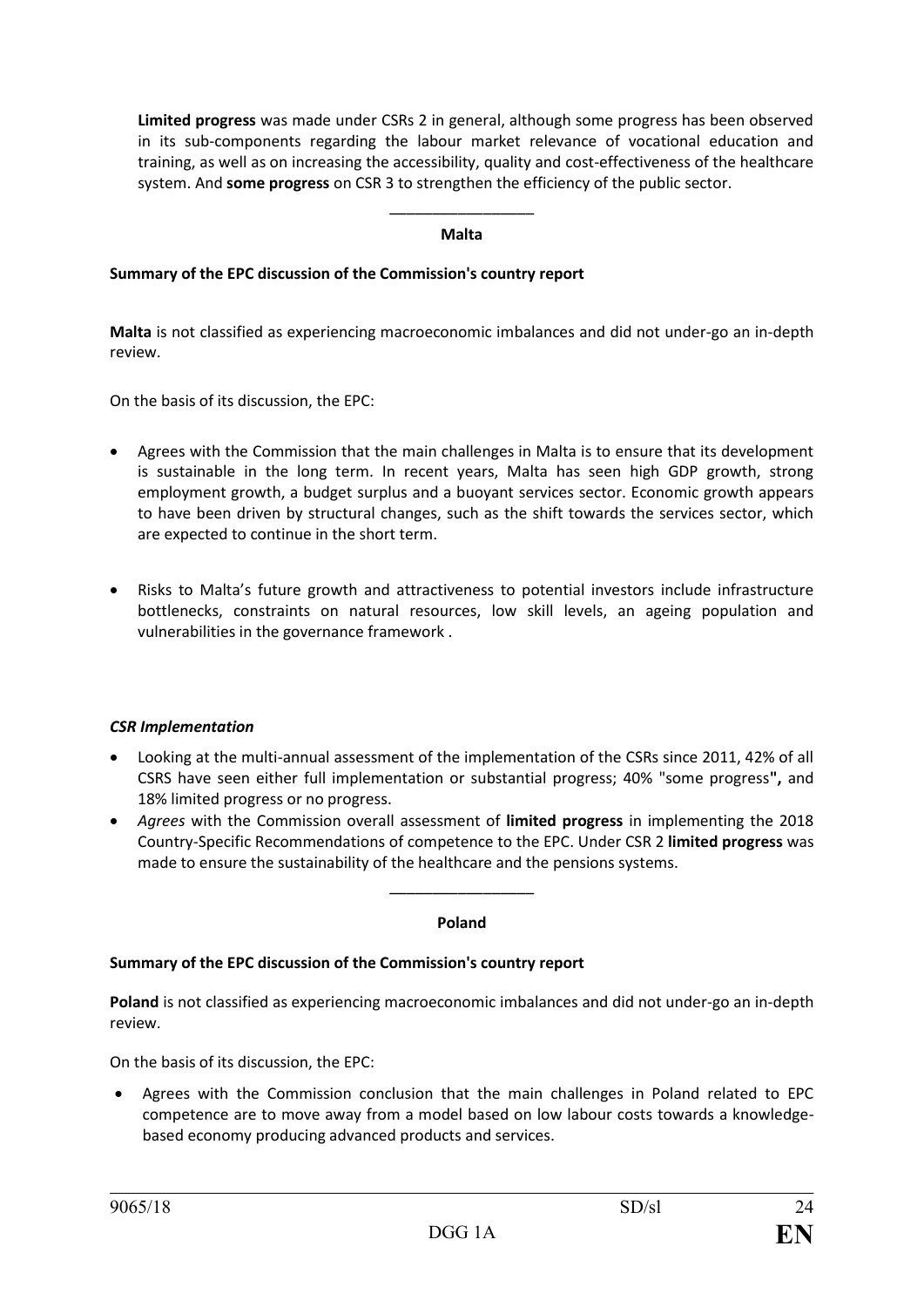• The economic environment offers a unique opportunity to address structural issues, in particular related to ageing, a decreasing working-age population and low innovation levels.

# *CSR Implementation*

- Looking at the multi-annual assessment of the implementation of the CSRs since 2011, 7% of all CSRS have seen either full implementation or substantial progress; 36 % "some progress**",** and 57 % limited progress or no progress.
- *Agrees* with the Commission overall assessment of **limited progress** in implementing the 2018 Country-Specific Recommendations of competence to the EPC. Under CSR 2 on the labour market **no progress** has been achieved in ensuring the sustainability and adequacy of the pension system. There was **limited progress** in strengthening the innovative capacity of the economy and in improving the regulatory environment.

#### **Slovenia**

 $-\frac{1}{2}$ 

# **Summary of the EPC discussion on the Commission's country report**

**Slovenia** is not classified as experiencing macroeconomic imbalances and did not under-go an indepth review.

On the basis of its discussion, the EPC:

*Agrees* with the Commission conclusion that the main challenges facing Slovenia are to make the economy more resilient to future shocks by increasing investment and addressing the challenges related to its ageing population.

The economy is growing strongly and remains competitive internationally. Investment is growing, but it is still below the EU average as a share of GDP, which slows down Slovenia's convergence in terms of productivity. Social indicators generally signal progress, while inequality (between both citizens and regions) is below the EU and OECD average. The banking sector has improved further, also thanks to the favourable economic climate. Structural reforms of the pension, healthcare and longterm care systems are becoming increasingly urgent if Slovenia is to ensure that it remains on a sustainable growth path.

#### *CSR Implementation*

Looking at the multi-annual assessment of the implementation of the since 2011, 41% of all CSRs have seen either full implementation or substantial progress; 47% "some progress**",** and 12% limited or no progress.

*Agrees* with the Commission overall assessment that **limited progress** has been made in addressing the 2018 CSRs addressed to Slovenia. Under CSR 1 **limited progress** has been made to increase the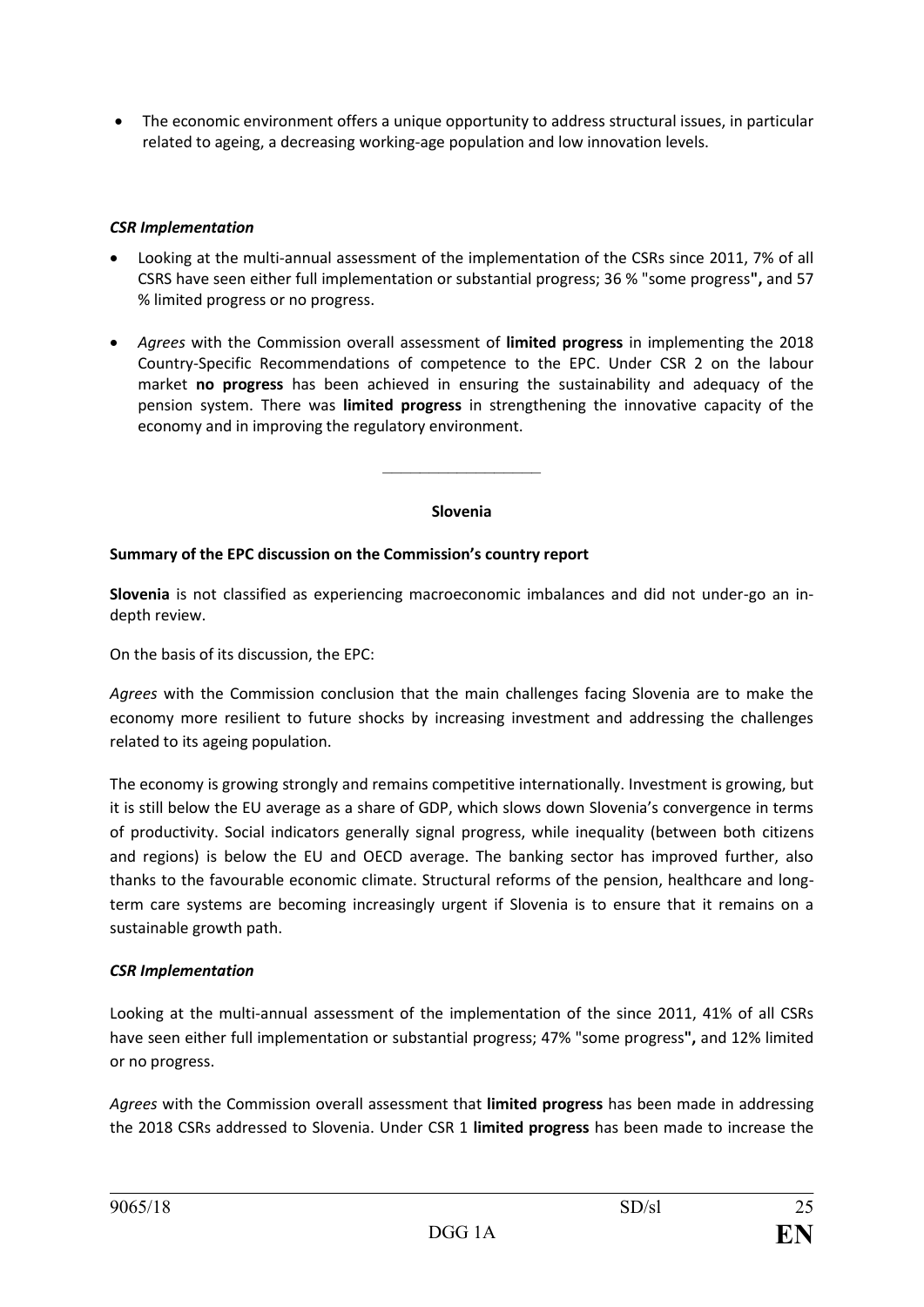employabiity of low-skilled and older workers, and **no progress** in the reform of healthcare or longterm care. Under CSR2 **some progress** has been made to reform the business environment.

–––––––––––––––––

#### **Slovakia**

#### **Summary of the EPC discussion on the Commission's country report**

**Slovakia** is not classified as experiencing macroeconomic imbalances and did not undergo an indepth review.

On the basis of its discussion, the EPC:

- Agrees with the Commission conclusion that the main challenges facing Slovakia related to EPC competence relate to persistent weaknesses in certain aspects of the labour market, in education, infrastructure, public administration and corruption, all of which limit productive potential.
- Slovakia's impressive economic development since EU accession has laid the foundations for stronger future growth. Efforts to strengthen the public finances have helped to create stability and have paved the way for policies to help Slovakia modernise and innovate.

#### *CSR Implementation*

- Looking at the multi-annual assessment of the implementation of the CSRs since 2011, 8% of all CSRS have seen substantial progress; 55% "some progress**",** and 37% limited progress or no progress.
- *Agrees* with the Commission's overall assessment of **some progress** in implementing the 2018 Country-Specific Recommendations of competence to the EPC. Slovakia has made overall **some progress** in increasing the cost-effectiveness of the healthcare sector and addressing staffing shortages. Under CSR3 **limited progress** has been made in modernising public procurement operations, in the fight against corruption, in improving the effectiveness of the justice system, and in creating a better-integrated public research system.

**UK** 

–––––––––––––––––

#### **Summary of the EPC discussion on the Commission's country report**

**The United Kingdom** is not classified as experiencing macroeconomic imbalances and did not undergo an in-depth review.

On the basis of its discussion, the EPC:

• Agrees with the Commission that the main challenges facing the United Kingdom related to EPC competence are low productivity growth and investment needs in house building, modernising and expanding infrastructure networks, research and innovation, and skills development. *CSR Implementation*